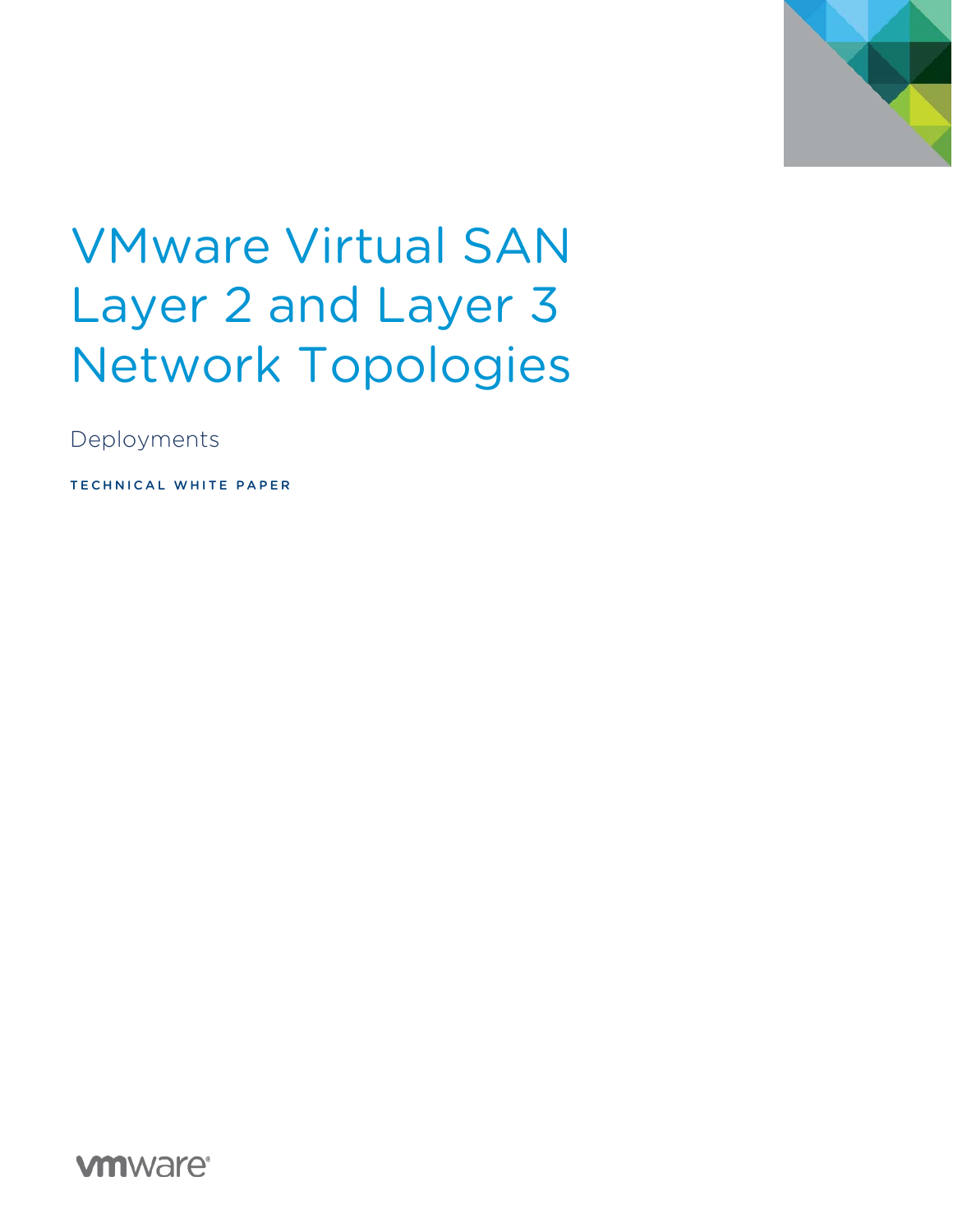# **Table of Contents**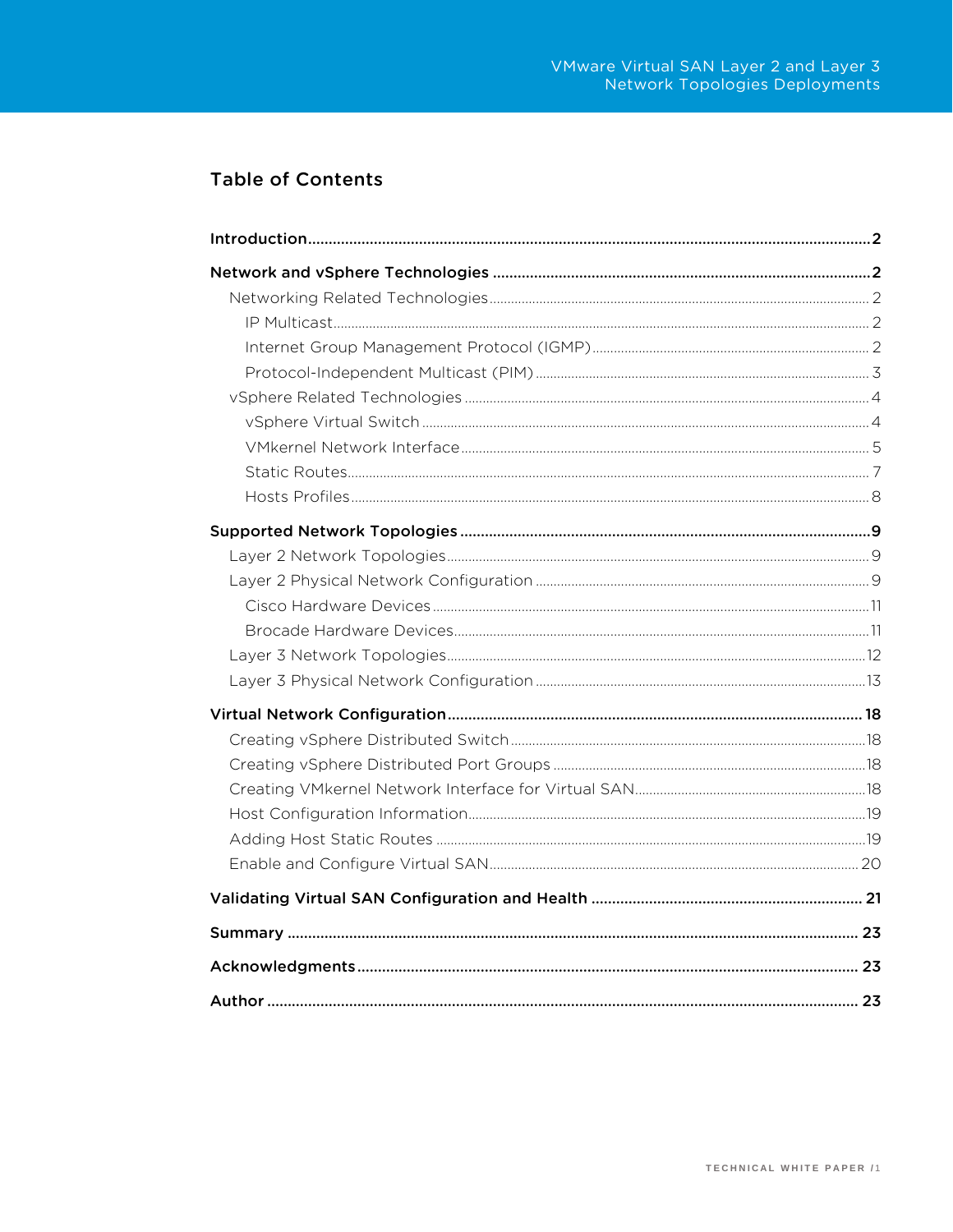# Introduction

VMware Virtual SAN is a distributed object storage platform that depends on IP Network connectivity to provide access to storage resources and storage management infrastructure services. Virtual SAN requires that all of the participating hosts can communicate over an IP network and are members of the same vSphere Cluster.

The locally attached storage devices from all of the hosts are pooled and presented as a single datastore to all members of the cluster once they have established IP connectivity and can communicate on the same Ethernet Layer 2 domain.

Virtual SAN clusters can also be formed with hosts that are connected to different Layer 3 network segments. The network Layer 3 segments must first be configured with IP Multicast in order to make all segments reachable by all the members of the cluster.

Although the Virtual SAN network traffic and Virtual Machine traffic can coexist on the same networks, this paper will not cover the configuration semantics and tuning of Virtual Machine network traffic.

The focus of this paper is based on the physical network and vSphere related technologies that are required to deploy Virtual SAN across Layer 2 and Layer 3 topologies.

This paper will help virtualization, network, and storage implementation engineers, administrators, and architects interested in deploying Virtual SAN on Layer 2 and across Layer 3 network topologies.

# Network and vSphere Technologies

This section provides an overview and description of the different physical network and vSphere technologies that are required for deployments of Virtual SAN across Layer 2 and Layer 3 IP network topologies.

# Networking Related Technologies

## IP Multicast

IP Multicast is an IP Network communication mechanism used to efficiently send communications to many recipients. The communication can be in the form of one source to many recipients (one-to-many) or many sources to many recipients (many-to-many).

The recipients may be located in the same Layer 3 segment or distributed across multiple Layer 3 segments. In the case where the recipients are in the same Layer 3 segment, the recipients will also share the same Ethernet Layer 2 domain.

An IP Multicast address is called a Multicast Group (MG). IP Multicast relies on communication protocols used by hosts, clients, and network devices to participate in multicast-based communications.

Communication protocols such as Internet Group Management Protocol (IGMP) and Protocol Independent Multicast (PIM) are integral components and dependencies for the use IP multicast communications.

IP Multicast is a fundamental requirement of Virtual SAN. Virtual SAN depends on IP multicast communication for the process of joining and leaving cluster groups as well as other intra-cluster communication services. IP multicast must be enabled and configured in the IP Network segments that will carry the Virtual SAN traffic service.

## Internet Group Management Protocol (IGMP)

IGMP is a communication protocol used to dynamically add receivers to IP Multicast group memberships. The IGMP operations are restricted within individual Layer 2 domains. IGMP allows receivers to send requests to the Multicast Groups they would like to join.

Becoming a member of Multicast Groups allows the routers to know to forward traffic that is destined for the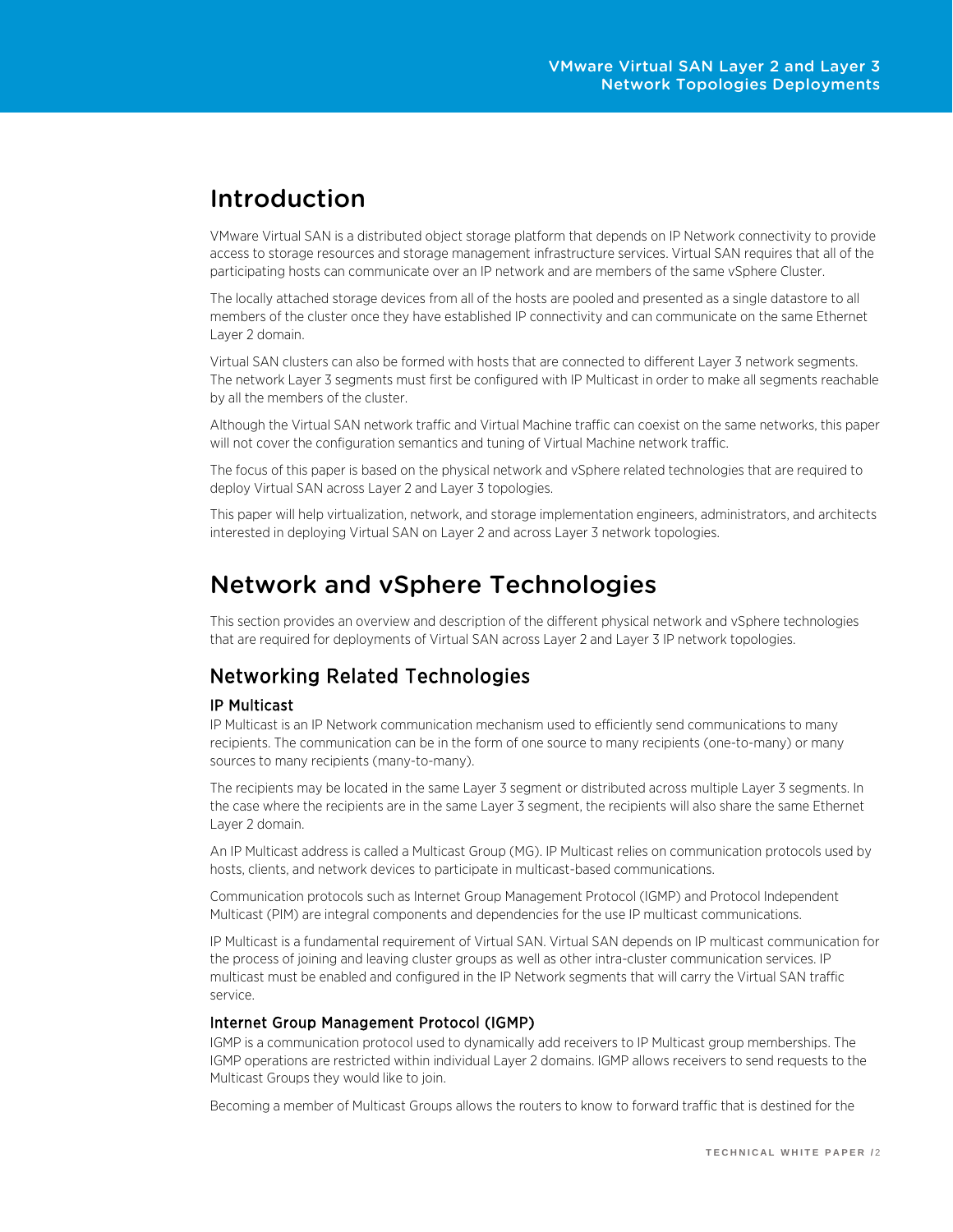Multicast Groups on the Layer 3 segment where the receiver is connected. This allows the switch to keep a table of the individual receivers that need a copy of the Multicast Group traffic.

The participating hosts in a Virtual SAN cluster will negotiate for IGMP version 3. If the network does not support IGMP version 3, the hosts will fall back to IGMP version 2. VMware recommends that the same version of IGMP be used in all Layer 3 segments.

## Protocol-Independent Multicast (PIM)

Protocol-Independent Multicast (PIM) is a family of Layer 3 multicast routing protocols that provide different communication techniques for IP Multicast traffic to reach receivers that are in different Layer 3 segments from the Multicast Groups sources. There are different versions of PIM, each of which is best suited for different IP Multicast topologies. The main four versions of PIM are these:

- PIM Dense Mode (PIM-DM) Dense Mode works by building a unidirectional shortest-path tree from each Multicast Groups source to the Multicast Groups receivers, by flooding multicast traffic over the entire Layer 3 Network and then pruning back branches of the tree where no receivers are present. Dense Mode is straightforward to implement and it is best suited for small Multicast deployments of one-to-many.
- PIM Sparse Mode (PIM-SM) Sparse Mode avoids the flooding issues of Dense Mode by assigning a root entity for the unidirectional Multicast Groups shortest-path tree called a rendezvous point (RP). The rendezvous point is selected in a per Multicast Group basis.



Figure 1: Layer 3 Network PIM Sparse Mode Communication Flow

Sparse Mode scales fairly well for larger Layer 3 Networks and is best suited for one-to-many Multicast topologies. If the network only supports IGMP version 2, VMware recommends the use of PIM-SM for Virtual SAN deployments over Layer 3.

• Bidirectional PIM (Bi-PIM) – Bidirectional PIM assumes that there are many MGs that have many sources and many receivers (many-to-many). Whereas Sparse Mode can manage many-to-many Multicast topologies, Bidirectional PIM does it by reducing the load on the Multicast routers as compared to Sparse Mode.

Bidirectional PIM does not build a shortest-path tree, so MG data paths may have longer end-to-end delays than Sparse Mode, however Bidirectional PIM allows for a Multicast Group traffic to flow both ways over the same data path.

• PIM Source-Specific Multicast (PIM-SSM) – Source Specific Multicast is similar to Sparse Mode but it carries information about the IP of the source. Receivers join Multicast Groups based on the source of the Multicast Groups.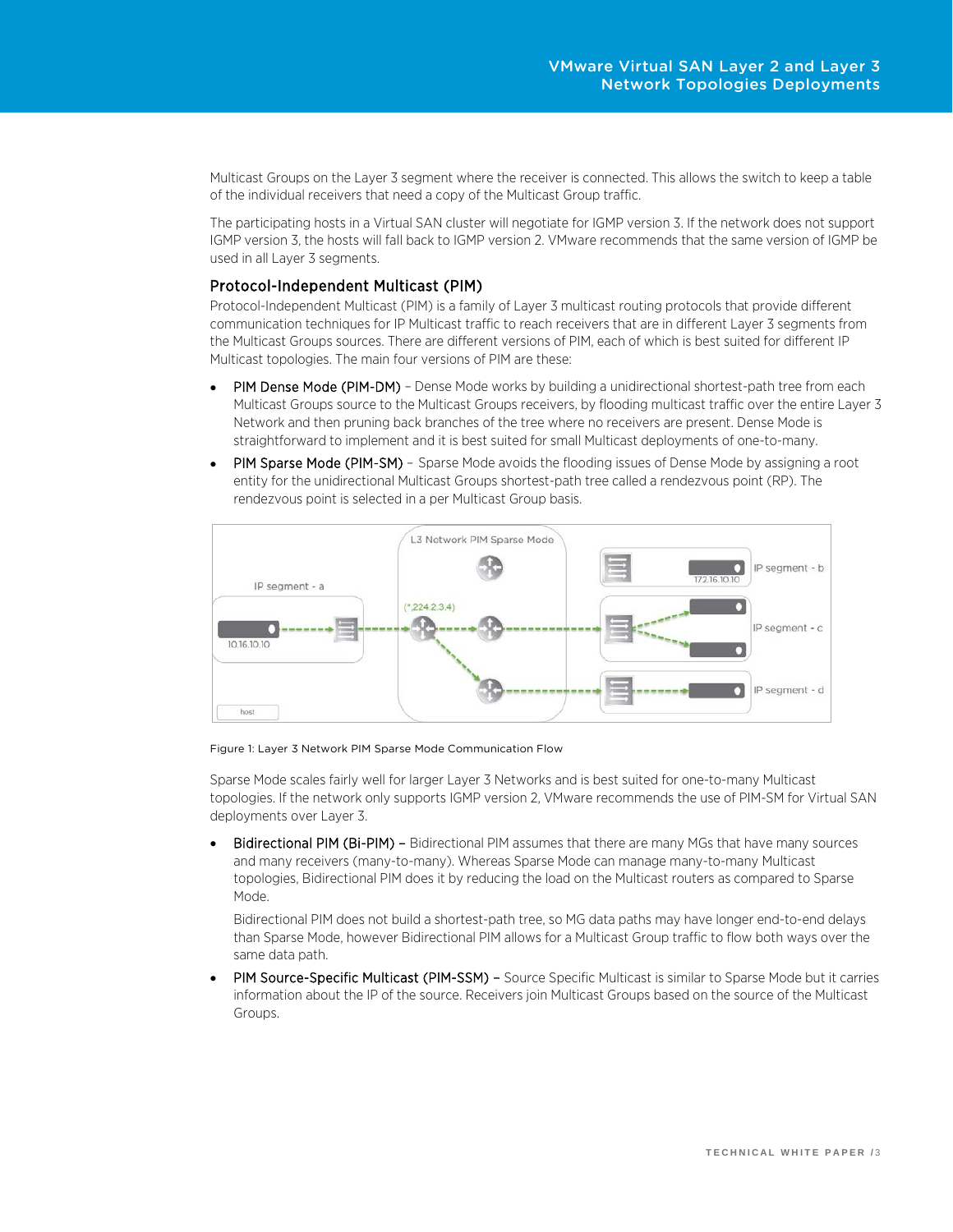

Figure 2: Layer 3 Network PIM Source Specific Mode Communication Flow

With Source Specific Multicast, shortest-path trees are built and are rooted in just one source, offering a more secure and scalable model for a limited amount of applications (mostly broadcasting of content).

If the networks are configured with IGMP version 3, then Source Specific Multicast requires the receivers to support IGMP version 3.

# vSphere Related Technologies

## vSphere Virtual Switch

VMware Virtual SAN supports the use of both the vSphere Standard Switch and vSphere Distributed Switch. However, VMware recommends the use of the vSphere Distributed Switch to take advantage of its centralized management capabilities as well as advanced network features.



Figure 3: VMware Distributed Switched - QoS with Network I/O Control

The Virtual SAN network configuration can be implemented with vSphere standard or distributed switches. In either case, the networking configuration requirements and behavior remain relatively the same.

vSphere Distributed switches provide several advantages around management, advanced network features, and scalability capabilities that are all conducive the benefits and values of VMware Virtual SAN.

vSphere Distributed Switches facilitate large scale deployments with the support of up to 500 hosts per switch. They also provide access to advanced network features such as Network I/O Control and IP Multicast Filtering.

For scenarios where different network traffic services share physical network adapters, VMware recommends the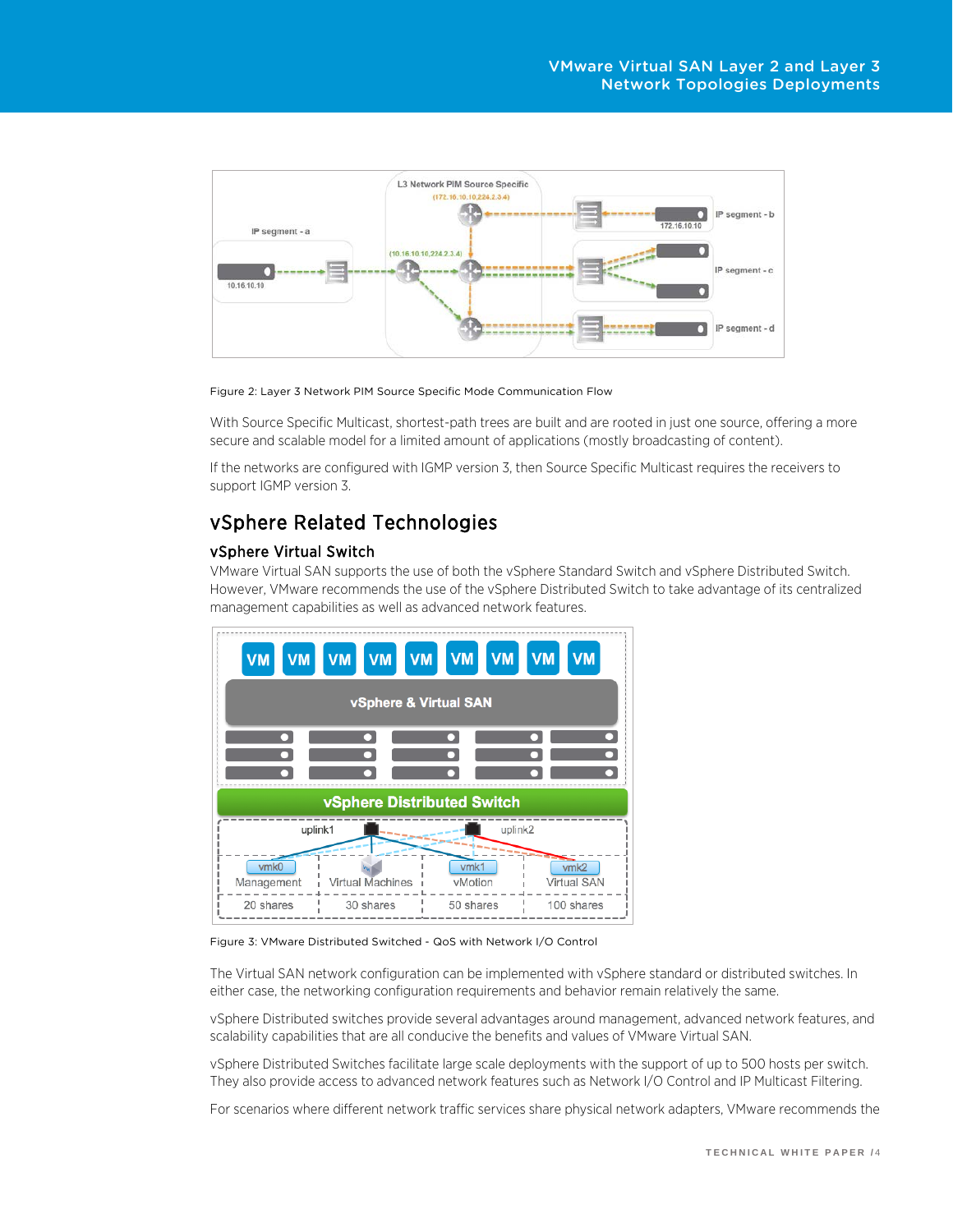use of Network I/O Control as mechanism for bandwidth allocation control for traffic management optimization (QoS).

Note: While the use of the vSphere Distributed Switch and the Network I/O Control feature are typically part of the vSphere Enterprise Plus licensing SKU, their use is also exclusively included as part of the VMware Virtual SAN license agreement.

## VMkernel Network Interface

The VMkernel networking layer provides network connectivity to hosts and also handles the standard system traffic of multiple vSphere network services such as vSphere vMotion, IP storage, Fault Tolerance, Virtual SAN, and others.

|                     | ust vmk1 - Edit Settings      |                                 |              |
|---------------------|-------------------------------|---------------------------------|--------------|
| Port properties     | <b>VMkernel</b> port settings |                                 |              |
| <b>NIC settings</b> | TCP/IP stack:                 | Default<br>×                    | $\theta$     |
| IPv4 settings       |                               |                                 |              |
| IPv6 settings       | Available services            |                                 |              |
| Analyze impact      | Enable services:              | vMotion traffic                 |              |
|                     |                               | Provisioning traffic            |              |
|                     |                               | Fault Tolerance logging         |              |
|                     |                               | Management traffic              |              |
|                     |                               | vSphere Replication traffic     |              |
|                     |                               | vSphere Replication NFC traffic |              |
|                     |                               | Virtual SAN traffic             |              |
|                     |                               |                                 |              |
|                     |                               |                                 | OK<br>Cancel |

Figure 4: Creating a VMkernel network Interface associated with Virtual SAN Traffic Service

Any host that is going to participate as a member of a Virtual SAN cluster must have the Virtual SAN traffic service associated with a VMkernel network interface.

The Virtual SAN traffic service will automatically assign the default multicast address settings to each host which will then make them eligible to send frames to a default Multicast Group, and Multicast Group Agent.

- Virtual SAN Default Multicast Group address 224.1.2.3
- Virtual SAN Default Multicast Group Agent address 224.2.3.4

The physical uplinks used by the Virtual SAN network interfaces should be connected to physical switches that are configured with IGMP and IGMP Snooping version 2 or version 3 on a common network segment that will carry the Virtual SAN network traffic.

When deploying on a Layer 2 network, one of the switches on that network segment (VLAN) should be configured as the IGMP Querier.

Alternatively, when the deployment is being performed across Layer 3 network segments, a Layer 3 capable device (router or switch) with a connection and access to the same Layer 3 network segments can be configured as the IGMP Querier.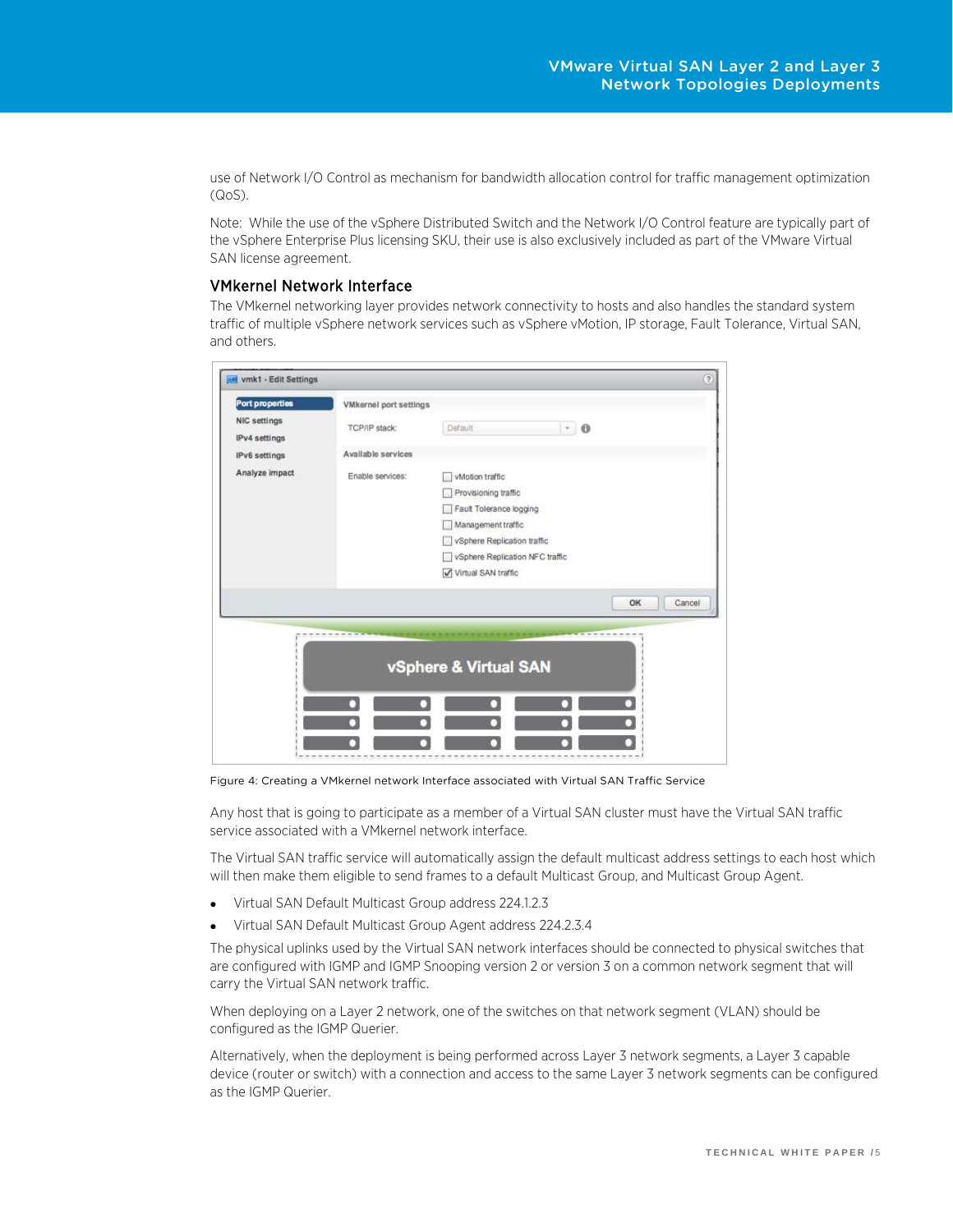At this point, the hosts will establish their method of communication by joining the Virtual SAN default Multicast Group addresses, 224.1.2.3 and default Multicast Group Agent addresses 224.2.3.4.

In order to avoid unnecessary IP multicast floods within the Layer 2 segments, VMware recommends configuring IGMP snooping with an IGMP Querier in order to control the number of physical ports on the switches that will receive IP multicast frames.

For optimal network communication and efficiency, Virtual SAN multicast frames should be exclusively forwarded to the ports that are associated with the uplinks of the VMkernel network interfaces that are configured to carry the Virtual SAN traffic.



Figure 5: Multiple Virtual SAN Clusters

In scenarios with multiple Virtual SAN clusters, VMware recommends changing the default Multicast Group address and the default Multicast Group Agent address when the different clusters will share the same Layer 2 network segment.

This will prevent the clusters from receiving unnecessary multicast frames from one another.

In scenarios where members of a cluster have been deployed across different network segments (Layer 3), VMware recommends changing the default Multicast Group address and default Multicast Group Agent address.

VMware recommends the use of the Multicast Address range of 239.0.0.0/8 when changing the default addresses. Also, consult with members of the network team in order to identify the adequate Multicast Group addresses to use in order to comply with any potential Multicast Addressing policies that may exist.

For detailed instruction on how to change the default multicast address for Virtual SAN, please refer to the VMware Knowledge Base article 2075451.

#### http://kb.vmware.com/selfservice/microsites/search.do?language=en\_US&cmd=displayKC&externalId=2075451

#### TCP/IP Stacks

vSphere 6.0 introduced a new TCP/IP Stack architecture where multiple TPC/IP stacks can be utilized to manage different VMkernel network interfaces and their associated traffic.

As a result, the new architecture provides the ability to configure traffic services such vMotion, Management, Fault Tolerance, etc. on completely isolated TCP/IP stacks with the ability to use multiple default gateways.

For network traffic isolation and security requirements, VMware recommends deploying the different traffic services onto different network segments in an order to prevent the different traffic services from traversing through the same default gateway.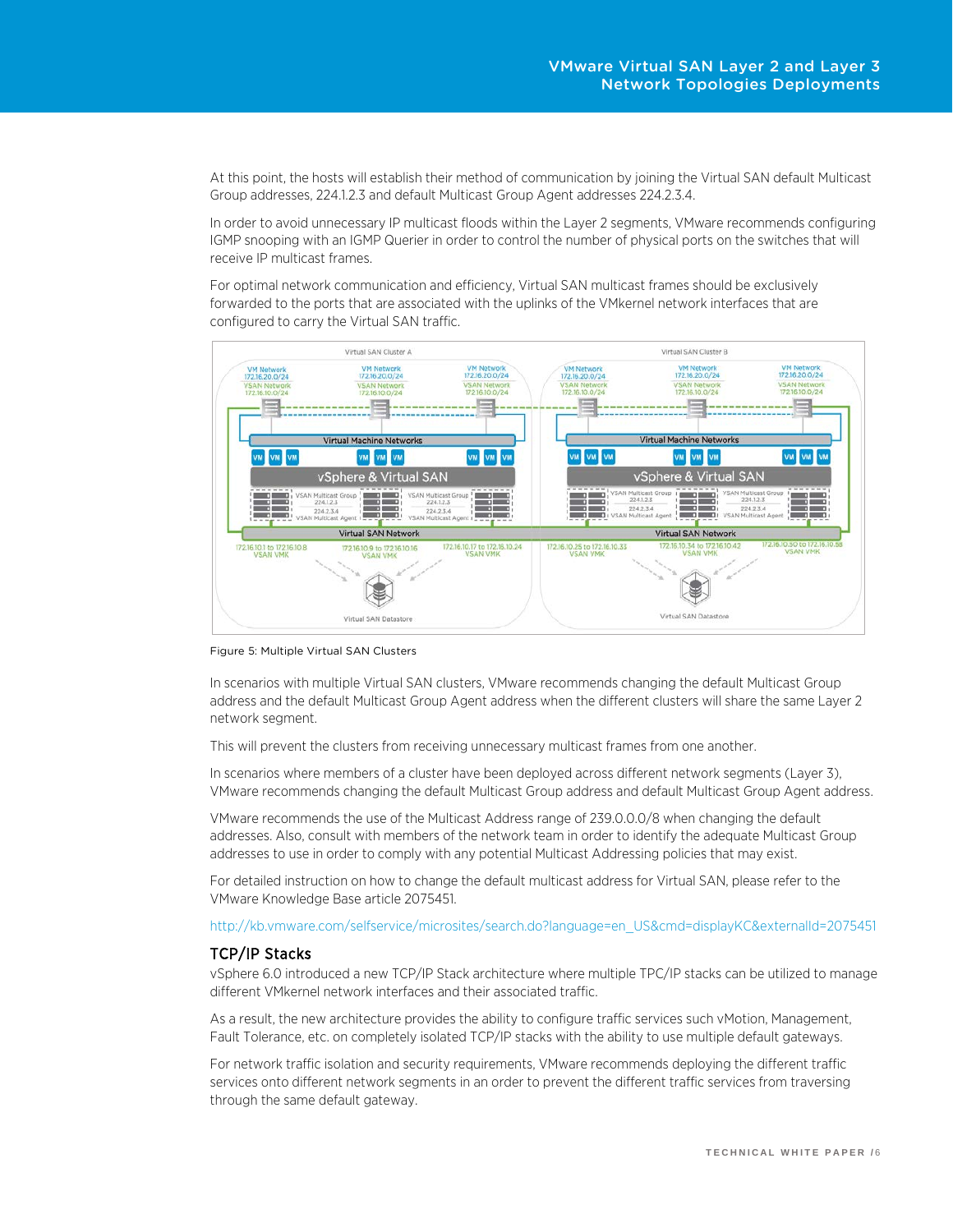

Figure 6: vSphere Multiple TCP/IP Stack Architecture

In order to configure the traffic services onto separate TCP/IP stacks, each traffic service type needs to be deployed onto their own network segments.

The network segments will be accessed through a physical network adapter with VLAN segmentation and individually mapped to dissimilar VMkernel network interfaces with the respective traffic services (Virtual SAN, vMotion, Management, etc.) enabled.

Built-in TCP/IP stacks available in vSphere:

- **Default TCP/IP Stack multi-purpose stack that can be used to manage any of the host related traffic** services. Shares a single default gateway between all configured network services.
- vMotion TCP/IP Stack **–** utilized to isolate vMotion traffic onto its own stack. The use of this stack completely removes or disable vMotion traffic from the default TCP/IP stack.
- Provisioning TCP/IP Stack **–** utilized to isolate some virtual machine related operations such as cold migrations, cloning, snapshot, NFC related traffic.

It is assumed that environments with isolated network requirements for the vSphere traffic services will not be able to use the same default gateway to direct traffic.

The use of the different TCP/IP stacks facilitates the management for traffic isolation with the ability to use different default gateways.

Currently, vSphere 6.0 does not include a dedicated TCP/IP stack for the Virtual SAN traffic service nor the supportability for the creation of custom Virtual SAN TCP/IP stack.

To ensure Virtual SAN traffic in Layer 3 network topologies leaves over the Virtual SAN VMkernel network interface, add the Virtual SAN VMkernel network interface to the Default TCP/IP Stack and define static routes for all of the Virtual SAN cluster members.

## Static Routes

The use of static routes is required by traffic services for which vSphere does not provide a non-Default TCP/IP stack.

In the VMware recommended deployment scenario where the Management and Virtual SAN traffic services are configured to use different Layer 3 network segments, they will share the Default TCP/IP Stack but be configured in different Layer 2 domains.

The default route for the Default TCP/IP Stack should remain with the Management VMkernel network interface. Static routes will be added for the Virtual SAN traffic to egress of the Virtual SAN VMkernel network interface.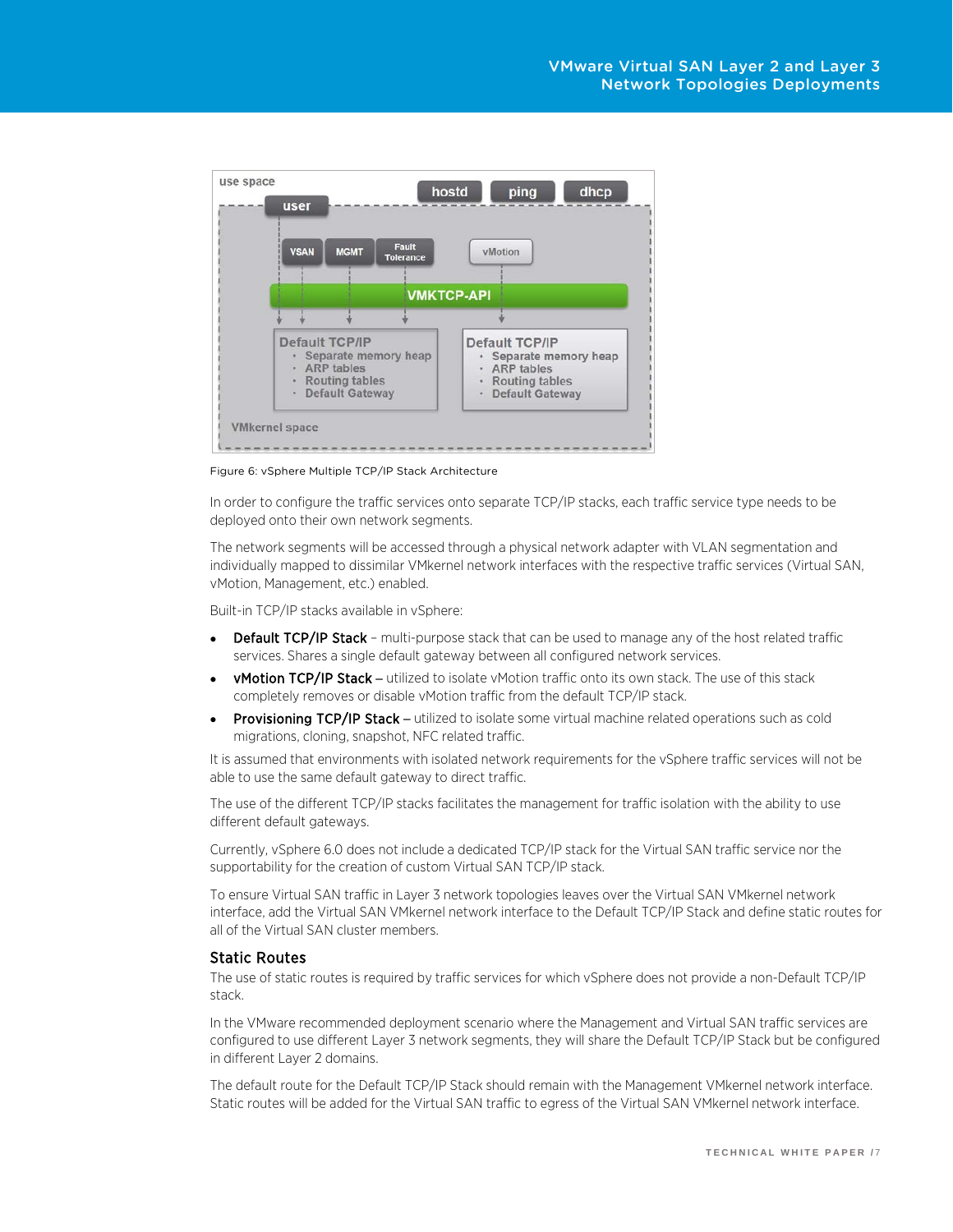

It is only necessary to configure a single static route per host for each remote Virtual SAN Layer 3 segment or a single summary static route if the Virtual SAN Layer 3 segment addressing plan allows it.

Figure 7: Static Route Logical Diagram

## Hosts Profiles

Consider the use of Host Profiles as a management option to deal with the operating management functions of the communications paths that are established with the use of static routes.

Host Profiles provide an automated and centrally managed mechanism for host configuration and compliance. The use of Host Profiles reduces configuration risks, and can improve efficiency by reducing reliance on repetitive, manual tasks.

Host Profiles provide the ability to capture the configuration of a pre-configured host, and store the configuration as a managed object and use the catalog of parameters contained within to configure networking, storage, security and other host-level parameters.



Figure 8: Host Profiles to Storing Static Routes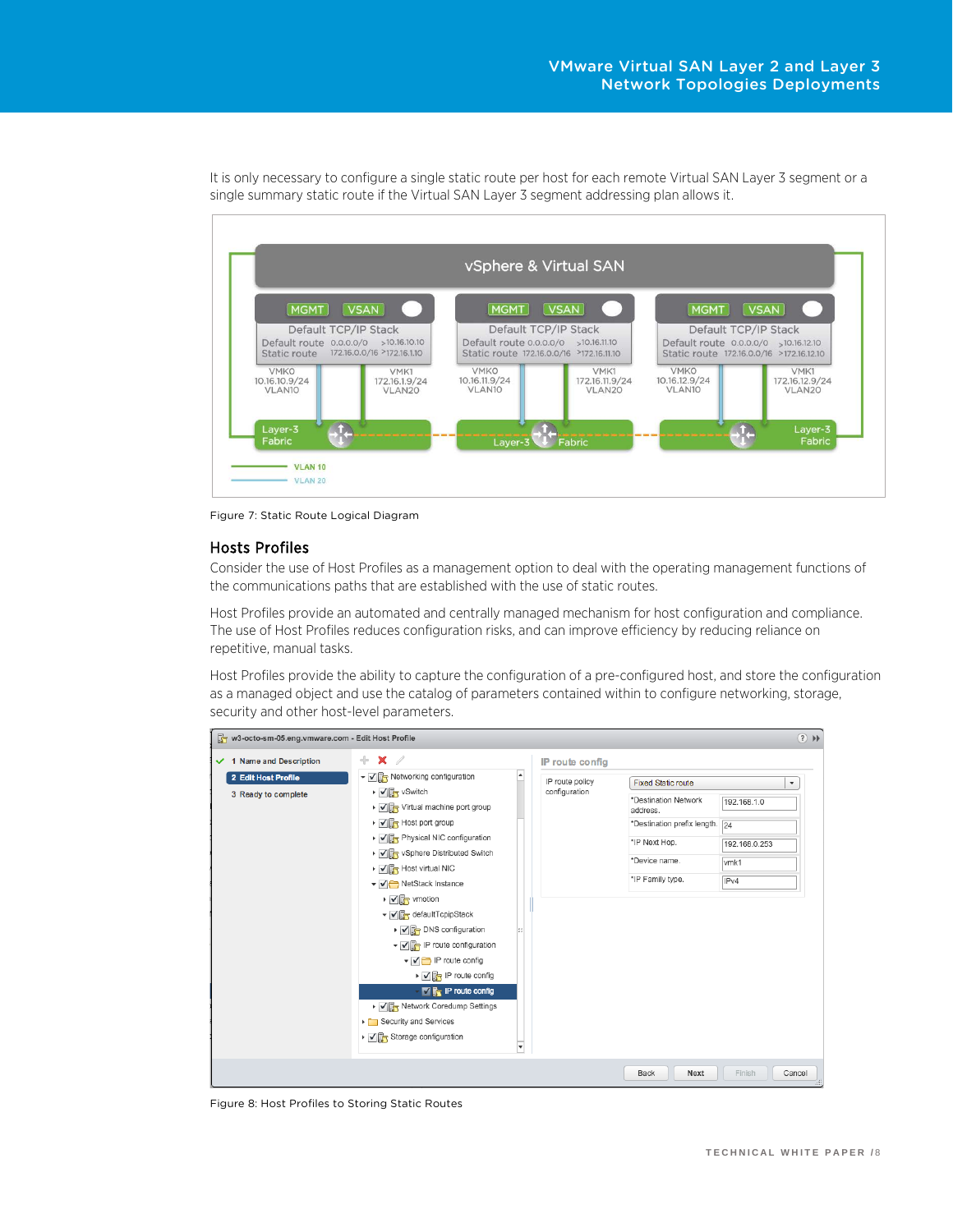Static routes are stored within the Hosts Profiles as part of their catalog parameters. Host Profiles can be applied to either individual hosts or a cluster; applying a Host Profile to a cluster will affect all hosts in the cluster and result in a consistent configuration across all hosts in that cluster.

Host Profiles can also be used to validate the system configuration by checking compliance for any host or cluster against an associated standardized Host Profile.

# Supported Network Topologies

This section covers the different supported network topologies and the impact they introduce to the overall deployment and management of Virtual SAN in different network scenarios.

# Layer 2 Network Topologies

Layer 2 network topologies are defined as networking architectures that are composed of devices that operate at the Data Link layer (Layer 2) of the OSI model.

This network topology is responsible for forwarding packets through intermediate Layer 2 devices such as hosts, bridge, or switches.

It is required that all of the hosts participating in a Virtual SAN cluster are able to establish communication through the VMkernel interface connected to a common Layer 2 network segment.

The Layer 2 network topology offers the least complex implementation and management of the IP Multicast requirements for Virtual SAN while constraining the radius of the cluster.

All cluster members will send IGMP join requests over the VMkernel network interfaces that are used for the Virtual SAN traffic service.

By default, the hosts will negotiate their communication for IGMP version 3 and failback to IGMP version 2 whenever the physical network device does not support IGMP version 3.

For maximum Layer 2 traffic efficiency, VMware recommends the use and configuration of IGMP Snooping in all the switches configured in the Layer 2 network segment where Virtual SAN is present.

IGMP Snooping allows physical network devices to forward Multicast frames to only the interfaces where IGMP Join requests are being observed.

# Layer 2 Physical Network Configuration

This section covers the physical network configuration procedures to enable IP Multicast for Virtual SAN. The configuration is focused on IGMP snooping and IGMP snooping Querier.

We will assume all members of the cluster are in the same Layer 2 network segment, represented by VLAN 10. In this scenario the role of IGMP Querier will be performed by a physical switches and not a router.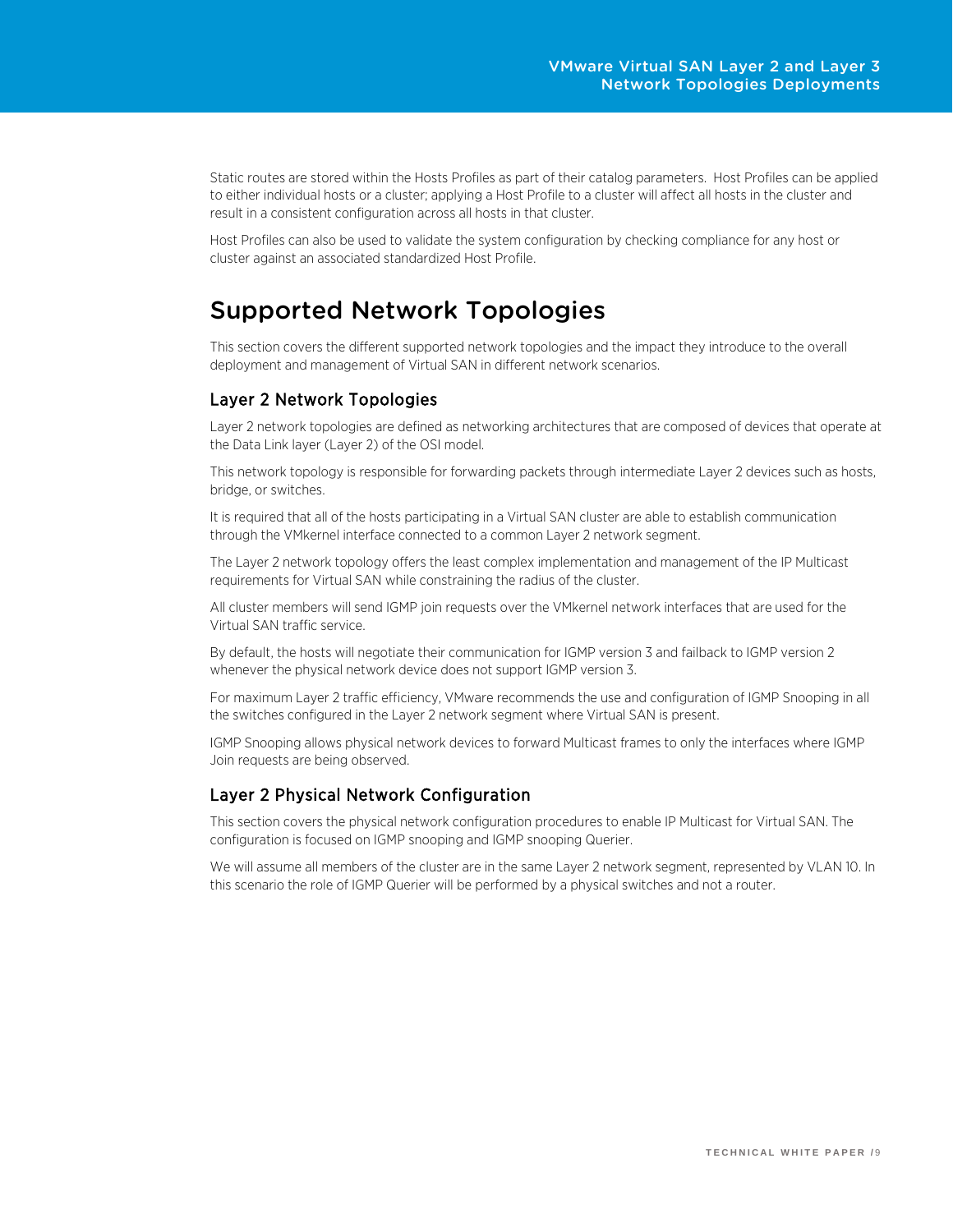

Figure 9: Virtual SAN Layer 2 Network Topology

For this scenario we will provide two different configuration examples that will be based on two different vendor platforms. The first example is based on the configuration of Cisco Nexus switch devices operating with the Cisco Nexus platform OS with IGMP version 3.

The second example is based on the configuration of Brocade VDX switch devices with IGMP version 2. Currently, Brocade VDX switch devices do not support IGMP version 3 and therefore the configuration will be based on IGMP version 2.

The configuration procedures for IP Multicast varies between different vendors and their respective network devices. Consult the network device vendor documentation for in-depth details and specific advanced procedures that go beyond the scope of this document.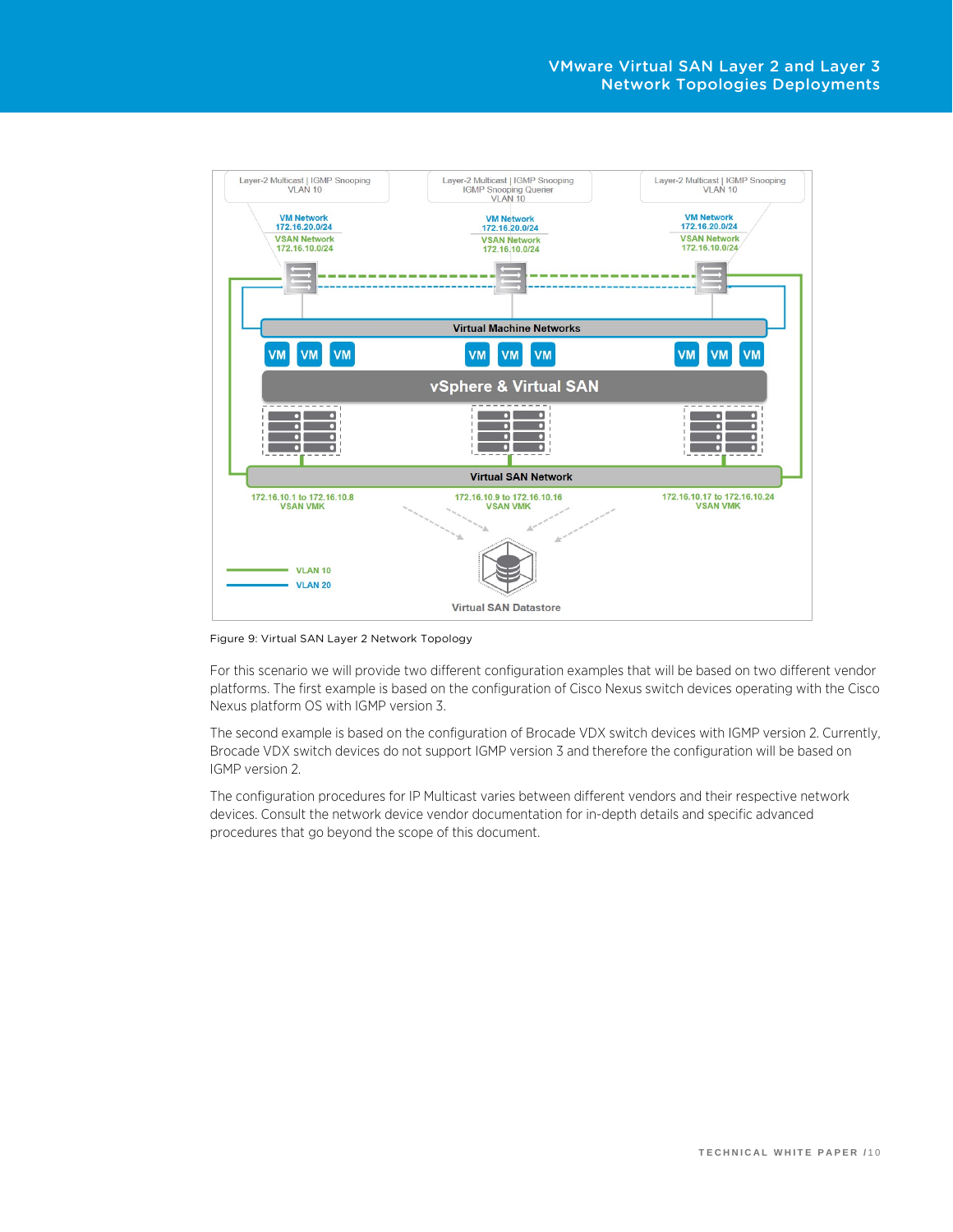# Cisco Hardware Devices

The following a sample configuration of IGMP version 3 (enabled by default per VLAN) in Nexus 6000 running NX-OS 7.0(3):

#### Cisco Switch 1

configure terminal ip igmp snooping interface vlan 10 ip igmp snooping

#### Cisco Switch 2

configure terminal ip igmp snooping interface vlan 10 ip igmp snooping ip igmp snooping querier 172.16.10.253

#### Cisco Switch 3

configure terminal ip igmp snooping interface vlan 10 ip igmp snooping

## Brocade Hardware Devices

The following is a sample configuration of IGMP version 2 in VDX 6740s running NOS 7.0.0:

#### Brocade Switch 1

configure terminal ip igmp snooping enable interface vlan 10 ip igmp snooping enable

#### Brocade Switch 2

configure terminal ip igmp snooping enable interface vlan 10 ip igmp snooping enable ip igmp snooping querier enable

#### Brocade Switch 3

configure terminal ip igmp snooping enable interface vlan 10 ip igmp snooping enable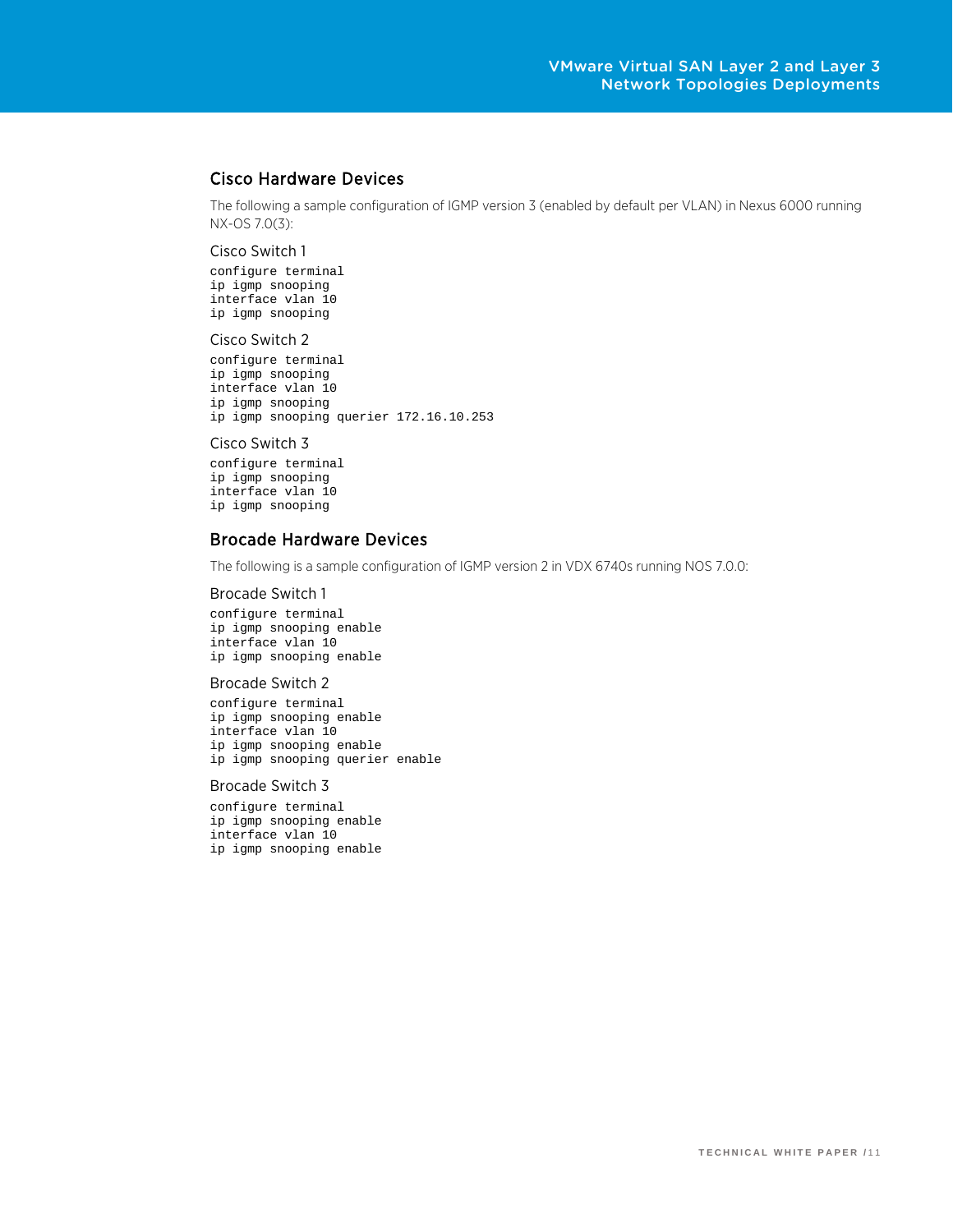# Layer 3 Network Topologies

Layer 3 network topologies are defined as networking architectures that are composed of devices that are capable of operating at the network layer (Layer 3) of the OSI model.

This network topology is responsible for routing packets through intermediate Layer 3 capable devices such as routers and Layer 3 capable switches.

All Virtual SAN cluster members are required to join the cluster's Multicast Group by sending IGMP Join requests over the VMkernel network interfaces that are being used for the Virtual SAN traffic service.

Whenever hosts are deployed across different Layer 3 network segments, the result is a routed network topology.



Figure 10: Virtual SAN Over a Layer 3 Network Topology

However, since there is a need for those requests to be sent by each Layer 3 segment Default Gateway, the IGMP Querier has to be the Default Gateway itself.

The Default Gateway will use the Multicast Group memberships from the IGMP Joins to update the PIM protocol running.

In Layer 3 Network topologies, VMware recommends the use and configuration of IGMP Snooping in all the switches configured in the Layer 2 domains where hosts participating in the Virtual SAN cluster will be present.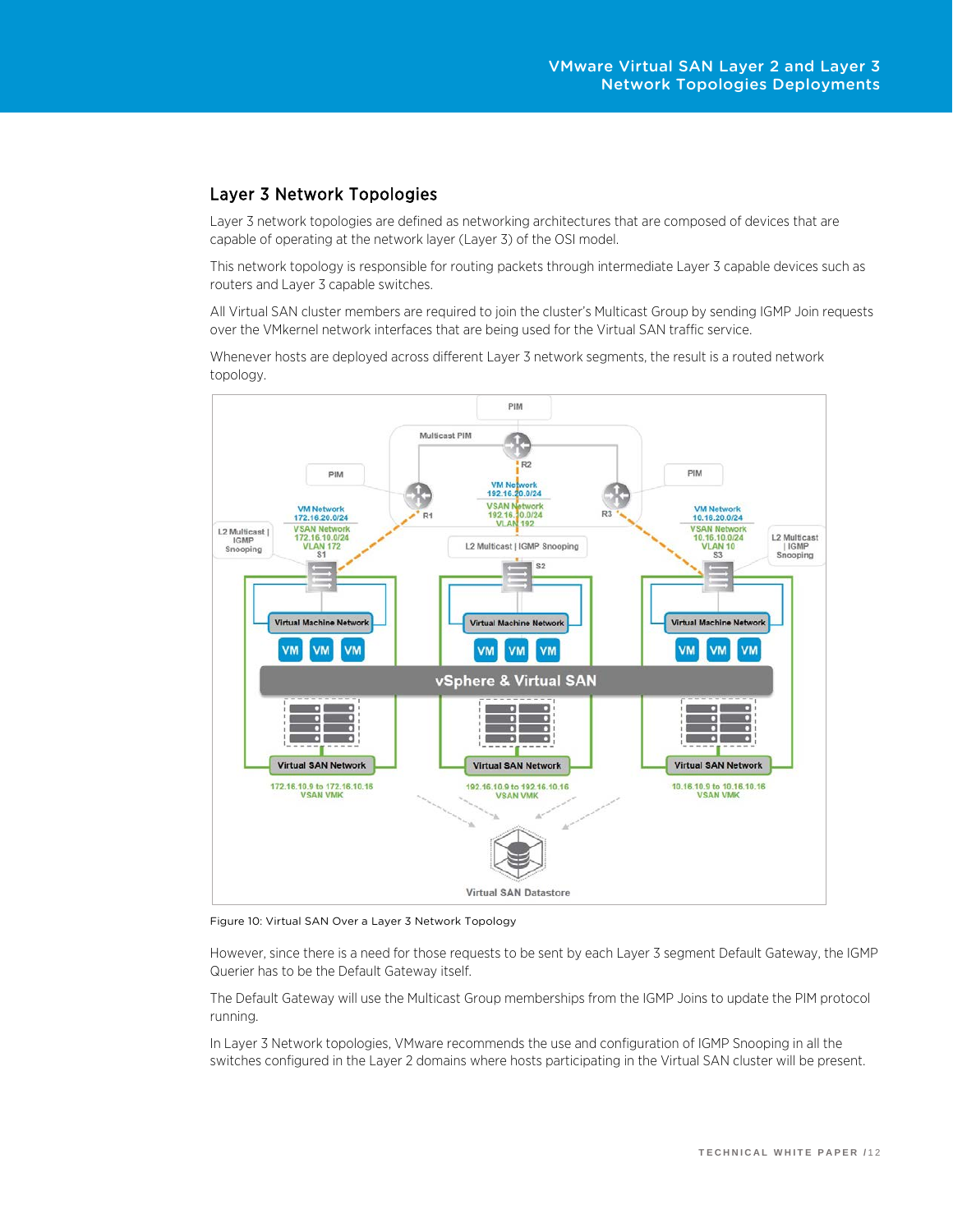# Layer 3 Physical Network Configuration

This section covers the configuration procedures for IGMP snooping, IGMP Querier and PIM. We will assume that there are three Layer 2 domains, each with its own Layer 3 segment. The Layer 2 domains will be represented by VLANs 10, 172 and 192, as shown in the figure below.

Two configuration examples are provided: one based on the Cisco Nexus platform (with IGMP version 3 and Source Specific Multicast) and the Brocade VDX (with IGMP version 2 and Sparse Mode).

Configuration procedures are typically different based on hardware vendor's implementation. Consult the hardware vendor documentation for in-depth and specific procedures that are beyond the scope of this document.



Figure 11: Layer 3 Network Logical Design

| <b>NETWORKS</b>   | <b>SUBNETS</b> | <b>VLAN</b>   | <b>ROUTER</b>  | LOO     | MGM    | <b>AGM</b> | <b>RP</b> |
|-------------------|----------------|---------------|----------------|---------|--------|------------|-----------|
| <b>VSAN1</b>      | 172.16.10.0/24 | $172^{\circ}$ | R1             | 1.1.1.1 | 224123 | 224234     | 2222      |
| VSAN <sub>2</sub> | 192.16.10.0/24 | 192           | R <sub>2</sub> | 2222    | 224123 | 224234     | 2222      |
| VSAN3             | 10.16.10.0/24  | 10            | R3             | 5.5.5.5 | 224123 | 224234     | フフフフ      |

Table 1: Network Information Configuration Table

MGM - Master Group Multicast LoO - Loopback Interface O AGM - Agent Group Multicast RP - Rendezvous Point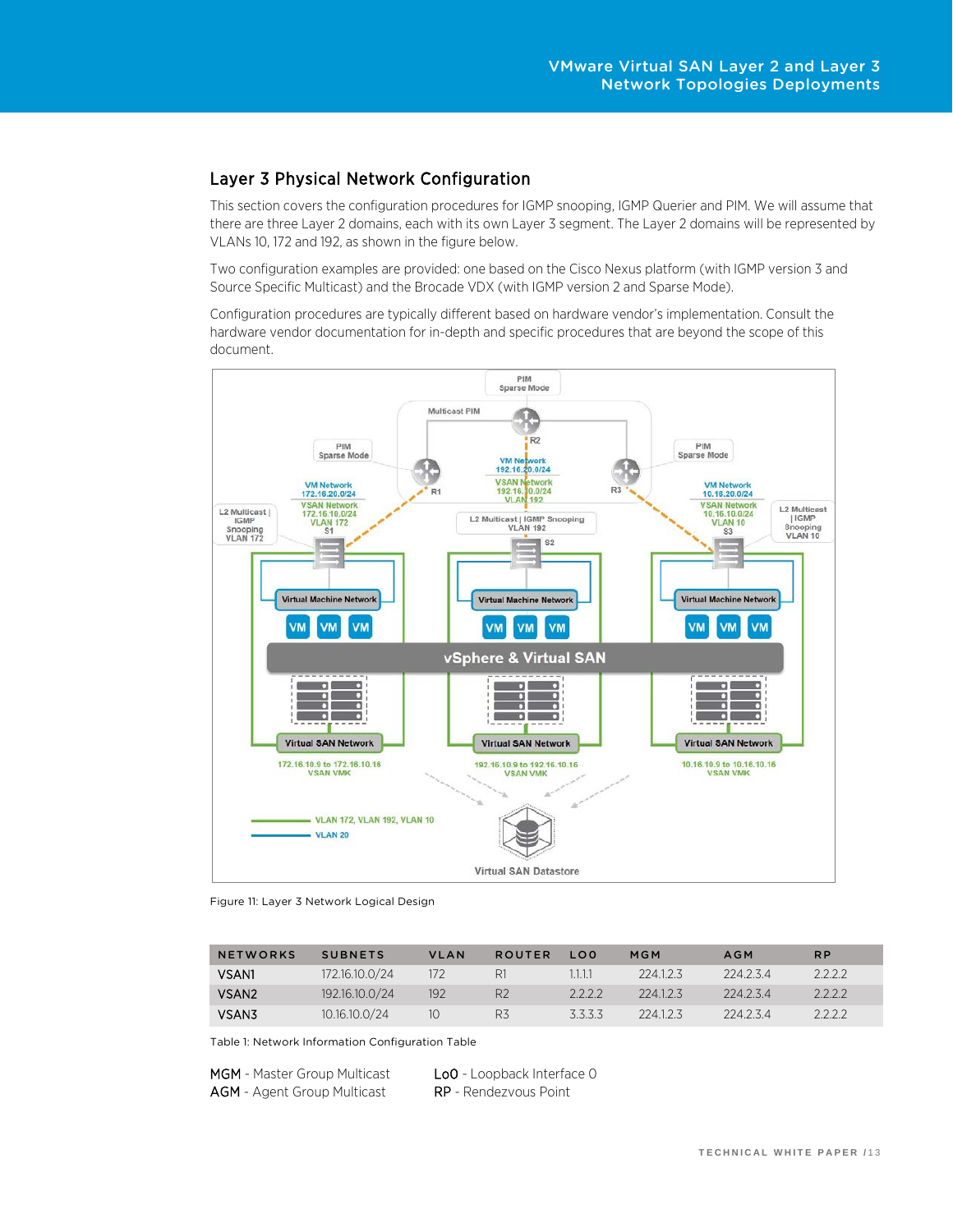## Cisco Hardware Devices

The following a sample configuration of IGMP version 3 (enabled by default per VLAN) and Sparse Mode in Nexus 6000 running NX-OS 7.0(3)

Cisco Switch 1 (S1)

configure terminal ip igmp snooping vlan configuration 172 ip igmp snooping

#### Cisco Switch 2 (S2)

configure terminal ip igmp snooping vlan configuration 192 ip igmp snooping

#### Cisco Switch 3 (S3)

configure terminal ip igmp snooping vlan configuration 10 ip igmp snooping

#### Cisco Router 1 (R1)

configure terminal feature pim ip pim rp-address 2.2.2.2 group-list 224.1.2.3/32 ip pim rp-address 2.2.2.2 group-list 224.2.3.4/32 interface vlan 201 description Network Uplink ip address 20.1.1.1/30 ip pim sparse-mode

interface vlan 172 ip address 172.16.10.253/24 ip router ospf 9 area 0.0.0.0 ip igmp snooping ip igmp snooping querier 172.16.10.253

interface Loopback 1 ip address 1.1.1.1/32 ip router ospf 9 area 0.0.0.0

#### Cisco Router 2 (R2)

configure terminal feature pim ip pim rp-address 2.2.2.2 group-list 224.1.2.3/32 ip pim rp-address 2.2.2.2 group-list 224.2.3.4/32 interface vlan 202

description Network Uplink ip address 20.1.2.1/30 ip pim sparse-mode interface vlan 192 ip address 192.16.10.253/24 ip router ospf 9 area 0.0.0.0 ip igmp snooping ip igmp snooping querier 192.16.10.253 interface Loopback 2

ip address 2.2.2.2/32 ip router ospf 9 area 0.0.0.0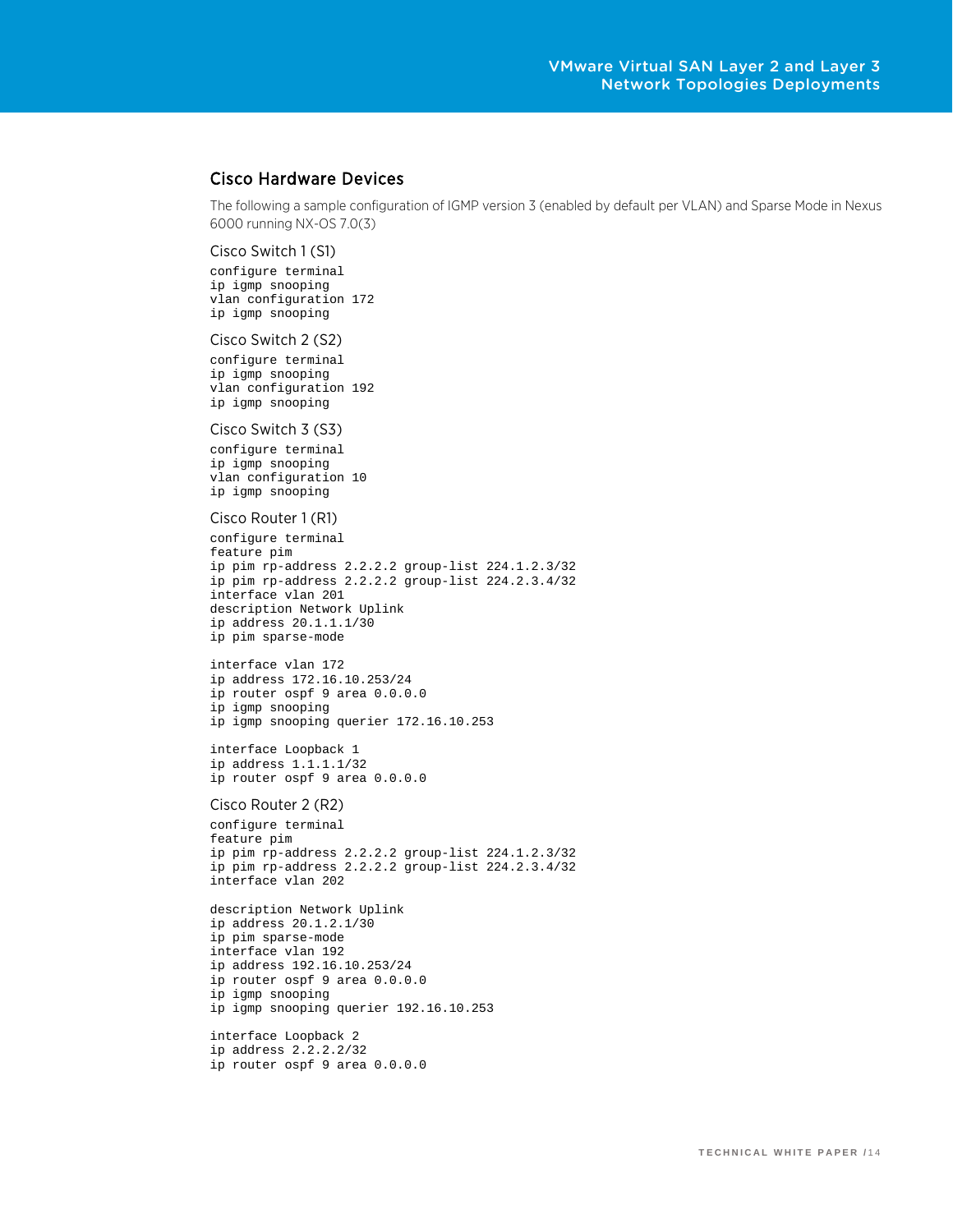#### Cisco Router 3 (R3)

configure terminal feature pim ip pim rp-address 2.2.2.2 group-list 224.1.2.3/32 ip pim rp-address 2.2.2.2 group-list 224.2.3.4/32

interface vlan 203 description Network Uplink ip address 20.1.3.1/30 ip pim sparse-mode

interface vlan 10 ip address 10.16.10.253/24 ip router ospf 9 area 0.0.0.0 ip igmp snooping ip igmp snooping querier 10.16.10.253

interface Loopback 3 ip address 3.3.3.3/32 ip router ospf 9 area 0.0.0.0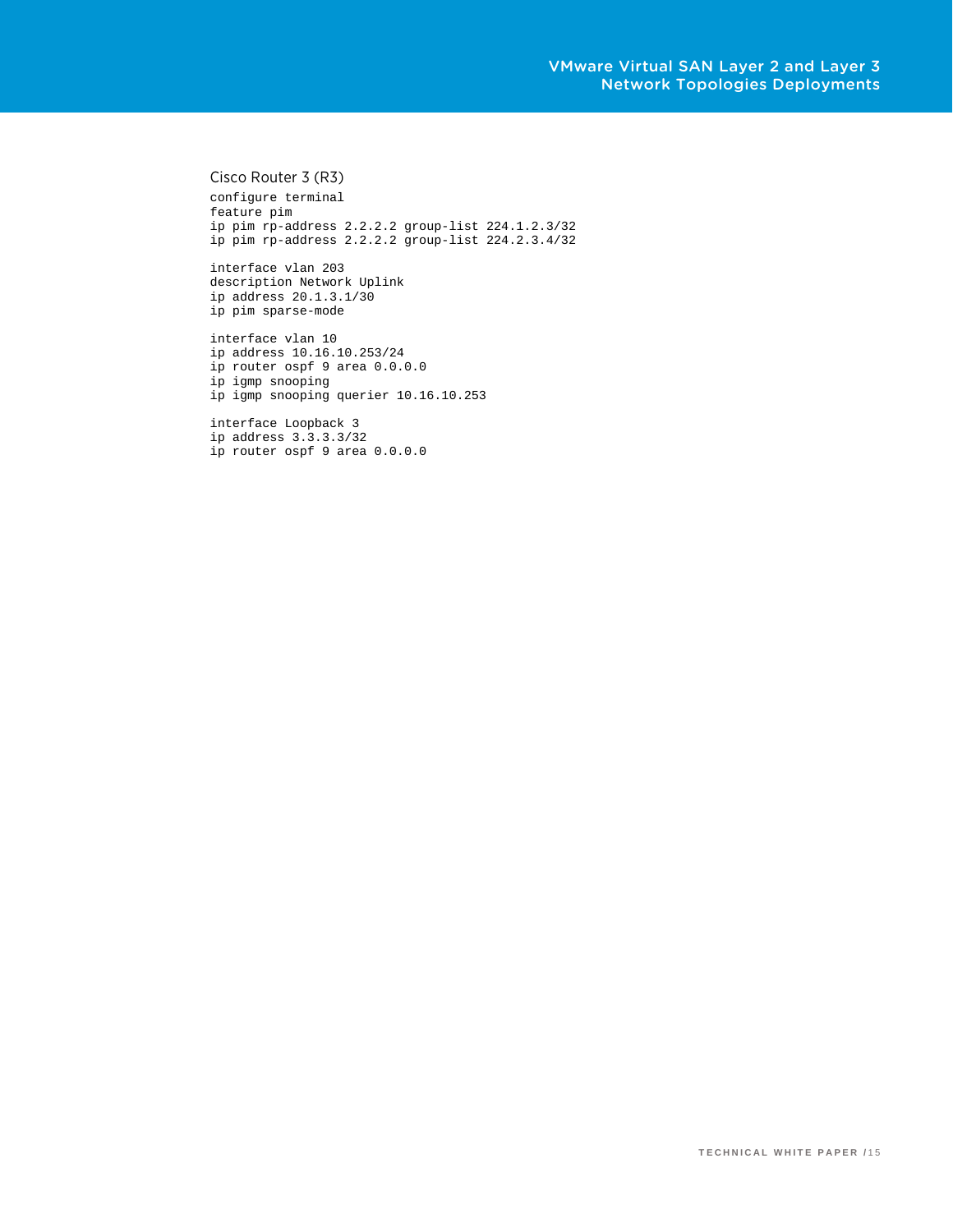# Brocade Hardware Devices

The following a sample configuration of IGMP version 2 and Sparse Mode in VDX 6740s running NOS 7.0.0.

#### Brocade Switch 1 (S1)

configure terminal ip igmp snooping enable interface vlan 172 ip igmp snooping enable

#### Brocade Switch 2 (S2)

configure terminal ip igmp snooping enable interface vlan 192 ip igmp snooping enable

#### Brocade Switch 3 (S3)

configure terminal ip igmp snooping enable interface vlan 10 ip igmp snooping enable

#### Brocade Router 1 (R1)

configure terminal interface vlan 201 interface vlan 172 ip igmp snooping enable ip igmp snooping querier enable

rbridge-id 101 router pim rp-address 2.2.2.2

router ospf area 0.0.0.0

interface loopback 1 ip address 1.1.1.1/32 ip ospf area 0.0.0.0 no shutdown

interface ve 201 description Network Uplink ip address 20.1.1.1/30 ip ospf area 0.0.0.0 ip pim-sparse no shutdown

interface ve 172 ip address 172.16.10.1/24 ip ospf area 0.0.0.0 no shutdown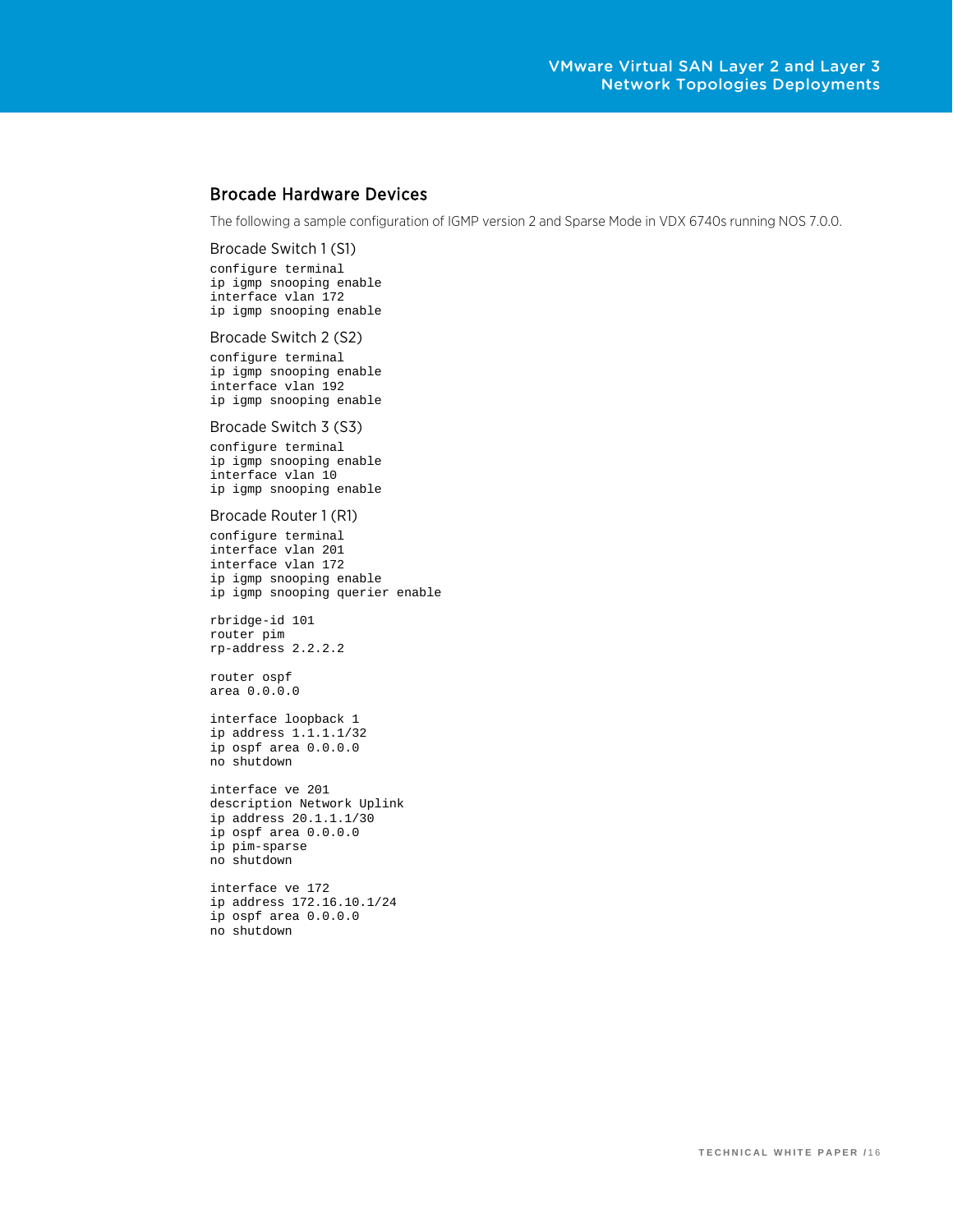## Brocade Router 2 (R2)

configure terminal interface vlan 202 interface vlan 192 ip igmp snooping enable ip igmp snooping querier enable

rbridge-id 102 router pim rp-address 2.2.2.2

router ospf area 0.0.0.0

interface loopback 2 ip address 2.2.2.2/32 ip ospf area 0.0.0.0 no shutdown

interface ve 202 description Network Uplink ip address 20.1.2.1/30 ip ospf area 0.0.0.0 ip pim-sparse no shutdown

interface ve 192 ip address 192.16.10.1/24 ip ospf area 0.0.0.0 no shutdown

#### Brocade Router 3 (R3)

configure terminal interface vlan 203 interface vlan 10 ip igmp snooping enable ip igmp snooping querier enable

rbridge-id 103 router pim rp-address 2.2.2.2

router ospf area 0.0.0.0

interface loopback 3 ip address 3.3.3.3/32 ip ospf area 0.0.0.0 no shutdown

interface ve 203 description Network Uplink ip address 20.1.3.1/30 ip ospf area 0.0.0.0 ip pim-sparse no shutdown

interface ve 10 ip address 10.16.10.1/24 ip ospf area 0.0.0.0 no shutdown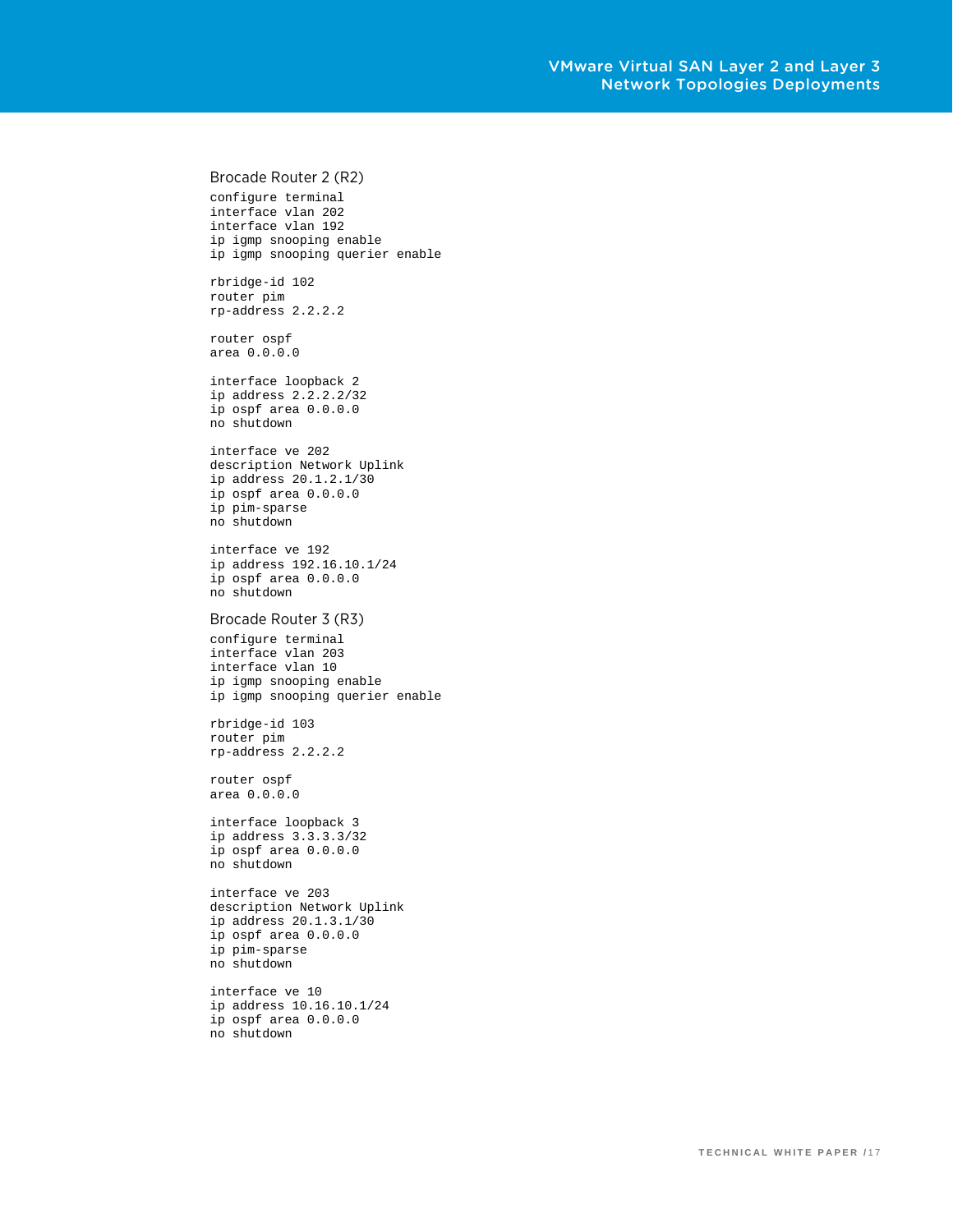# Virtual Network Configuration

This section details the configuration procedures for the virtual network components and features such as vSphere Distributed Switch, vSphere Distributed Port Groups, VMkernel Network Interfaces, Virtual SAN Traffic service, and hosts static routes.

# Creating vSphere Distributed Switch

Create a vSphere distributed switch on a data center to manage the networking configuration of multiple hosts at a time from a central place.

- From the vSphere Web Client, navigate to a data center.
- In the navigator, right-click the data center and select Distributed Switch > New Distributed Switch.
- In Name and Location, type a name for the new distributed switch and click Next.
- Select version, select the compatible with ESXi 6.0 and later and click Next
- In Edit Settings configure the distributed switch settings according to environment requirements. Click next, then Finish.

# Creating vSphere Distributed Port Groups

Add a distributed port group to a vSphere Distributed Switch to create a distributed switch network to associate with VMkernel adapters.

- From the vSphere Web Client, navigate to the distributed switch.
- Right-click the distributed switch and select Distributed port group > New distributed port group.
- In the Select name and location section, type the name of the new distributed port group, VSAN1, and click Next.
- In the Configure settings section, configure VLAN (172), and Failover Order. Set one uplink to active, and the other to standby, then keep the default settings beyond that and click **Next**, and then Finish.

# Creating VMkernel Network Interface for Virtual SAN

Create a VMkernel adapter on a host that is associated with a distributed switch to provide network connectivity to the host and to handle the traffic for Virtual SAN. Dedicate a single distributed port group per VMkernel adapter. For better isolation, you should configure one VMkernel adapter with one traffic type.

- From the vSphere Web Client, navigate to the host
- Under Manage, select Networking and then select VMkernel adapters.
- Click Add host networking.
- On the Select connection type page, select VMkernel Network Adapter and click Next.
- From the Select an existing network option, select a distributed port group and click Next.
- On the Port properties page, configure the settings for the VMkernel adapter based on the network information listed on table 2. Enable the Virtual SAN traffic service, then click Next, then Finish.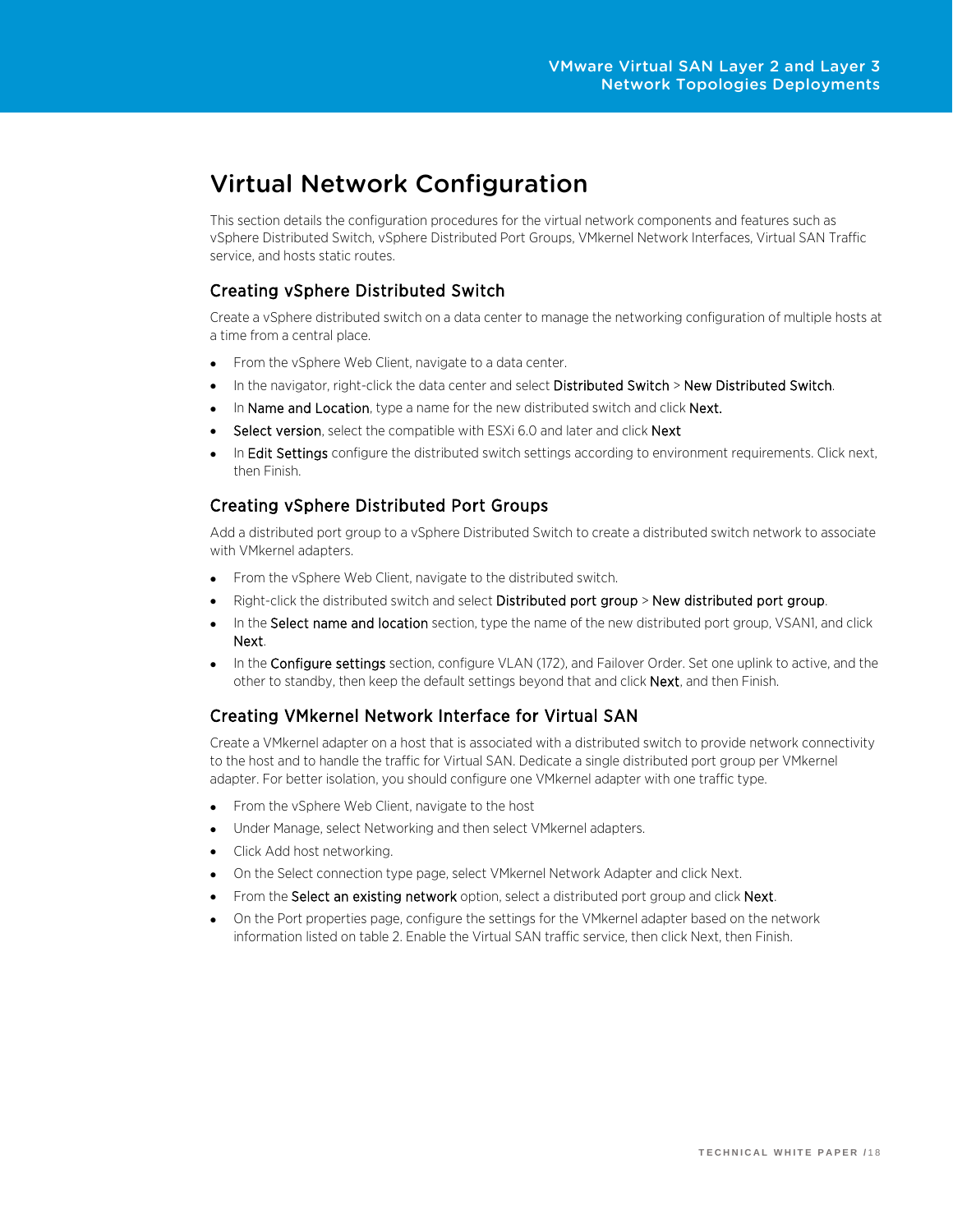| <b>NETWORKS</b>   | <b>HOSTS</b>   | <b>VSAN VMK IP</b> | <b>SUBNETS</b> | <b>VLAN</b>     |
|-------------------|----------------|--------------------|----------------|-----------------|
| <b>VSAN1</b>      | octo.ysan.a.01 | 172.16.10.9/24     | 172.16.10.0/24 | 172             |
| <b>VSAN1</b>      | octo.ysan.a.02 | 172.16.10.10/24    | 172.16.10.0/24 | 172             |
| <b>VSAN1</b>      | octo.ysan.a.03 | 172.16.10.11/24    | 172.16.10.0/24 | 172             |
| <b>VSAN1</b>      | octo.ysan.a.04 | 172.16.10.12/24    | 172.16.10.0/24 | 172             |
| VSAN <sub>2</sub> | octo.ysan.b.01 | 192.16.10.9/24     | 192.16.10.0/24 | 192             |
| VSAN <sub>2</sub> | octo.ysan.b.02 | 192.16.10.10/24    | 192.16.10.0/24 | 192             |
| VSAN <sub>2</sub> | octo.ysan.b.03 | 192.16.10.11/24    | 192.16.10.0/24 | 192             |
| VSAN <sub>2</sub> | octo.ysan.b.04 | 192.16.10.12/24    | 192.16.10.0/24 | 192             |
| <b>VSAN3</b>      | octo.ysan.c.01 | 10.16.10.9/24      | 10.16.10.0/24  | 10 <sup>°</sup> |
| <b>VSAN3</b>      | octo.ysan.c.02 | 10.16.10.10/24     | 10.16.10.0/24  | 10              |
| <b>VSAN3</b>      | octo.ysan.c.03 | 10.16.10.11/24     | 10.16.10.0/24  | 10              |
| <b>VSAN3</b>      | octo.ysan.c.04 | 10.16.10.12/24     | 10.16.10.0/24  | 10              |

## Host Configuration Information

Table 2: Host Network Information Configuration Table

## Adding Host Static Routes

Static routes are used to instruct the Default TCP/IP Stack to use a different default gateway to direct the Virtual SAN traffic through the necessary paths to reach the remote Virtual SAN networks.

Static routes are required by all the hosts between all the different individual Virtual SAN networks.

| <b>NETWORKS</b>   | <b>SUBNETS</b> | <b>GATEWAYS</b> | <b>VLANS</b> | <b>ROUTERS</b> |
|-------------------|----------------|-----------------|--------------|----------------|
| <b>VSAN1</b>      | 172.16.10.0/24 | 172.16.10.253   | 172          | R1             |
| VSAN <sub>2</sub> | 192.16.10.0/24 | 192.16.10.253   | 192          | R <sub>2</sub> |
| VSAN3             | 10.16.10.0/24  | 10.16.10.253    | 10           | R <sub>3</sub> |

Table 3: Virtual SAN Network Addresses

```
• Static Routes for hosts on VSAN 1 Network:
```

```
esxcli network ip route ipv4 add –g 172.16.10.253 -n 192.168.10.0/24
esxcli network ip route ipv4 add –g 172.16.10.253 -n 10.16.10.0/24
```
• Static Routes for hosts on VSAN 2 Network:

```
esxcli network ip route ipv4 add –g 192.168.10.253 -n 172.16.10.0/24
esxcli network ip route ipv4 add –g 192.168.10.253 -n 10.16.10.0/24
```
• Static Routes for hosts on VSAN 3 Network:

```
esxcli network ip route ipv4 add –g 10.16.10.253 -n 172.16.10.0/24
esxcli network ip route ipv4 add –g 10.16.10.253 -n 10.16.10.0/24
```
After adding the static routes, the Virtual SAN traffic connectivity should be available across all networks.

Use the vmkping command test and confirm communication between the different networks by pinging the different default gateway from all three networks.

- Test connectivity to remote hosts from VSAN 1 Network: vmkping –I vmk3 192.168.10.253 vmkping –I vmk3 10.16.10.253
- Test connectivity to remote hosts from VSAN 2 Network: vmkping –I vmk3 172.16.10.253 vmkping –I vmk3 10.16.10.253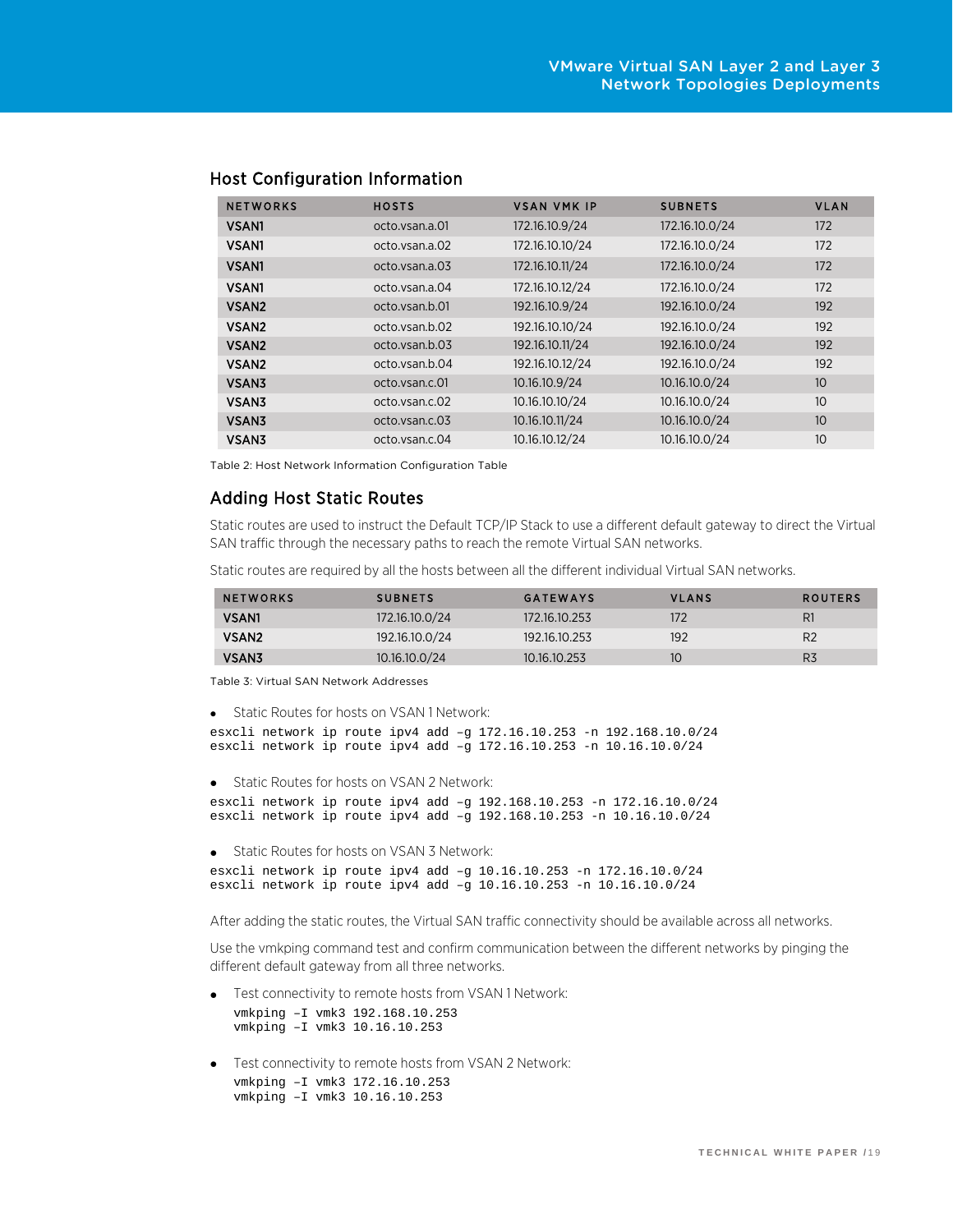• Test connectivity to remote hosts from VSAN 2 Network: vmkping –I vmk3 192.168.10.253 vmkping –I vmk3 172.16.10.253

Note: Use vmkping to validate the connectivity across all hosts in all three networks after the VMkernel network interfaces have been created on each host.

# Enable and Configure Virtual SAN

Once all the necessary physical and virtual networking configurations have been successfully implemented, it is time to enable Virtual SAN. Virtual SAN can be enabled during or after a vSphere Cluster is created.

- From the vSphere Web Client, navigate to a data center.
- In the navigator, right-click the data center and select right click > New cluster.
- Click **Turn On** Virtual SAN

| <b>WE New Cluster</b> | 3<br>$\mathbf{H}$                                                                                                                                                                     |
|-----------------------|---------------------------------------------------------------------------------------------------------------------------------------------------------------------------------------|
| Name                  | <b>VSAN Cluster L3</b>                                                                                                                                                                |
| Location              | octo-sabu                                                                                                                                                                             |
| $\triangleright$ DRS  | <b>Turn ON</b>                                                                                                                                                                        |
| ▶ vSphere HA          | <b>Turn ON</b>                                                                                                                                                                        |
| EVC                   | <b>Disable</b><br>$\overline{\mathbf{v}}$                                                                                                                                             |
| - Virtual SAN         | $\sqrt{}$ Turn ON                                                                                                                                                                     |
| Add disks to storage  | Automatic<br>$\overline{\mathbf{v}}$<br>All empty disks on the included hosts will be automatically claimed by<br>Virtual SAN.<br>Remote disks will not be claimed in Automatic mode. |
| Licensing             | A license must be assigned to the cluster in order to create disk<br>⚠<br>groups or consume disks automatically.                                                                      |
|                       | Cancel<br>OK                                                                                                                                                                          |

Figure 12: Enable Virtual SAN

After enabling Virtual SAN, the Virtual SAN storage provider is automatically registered with the vCenter Server and the Virtual SAN datastore is created across the Layer 3 fabric.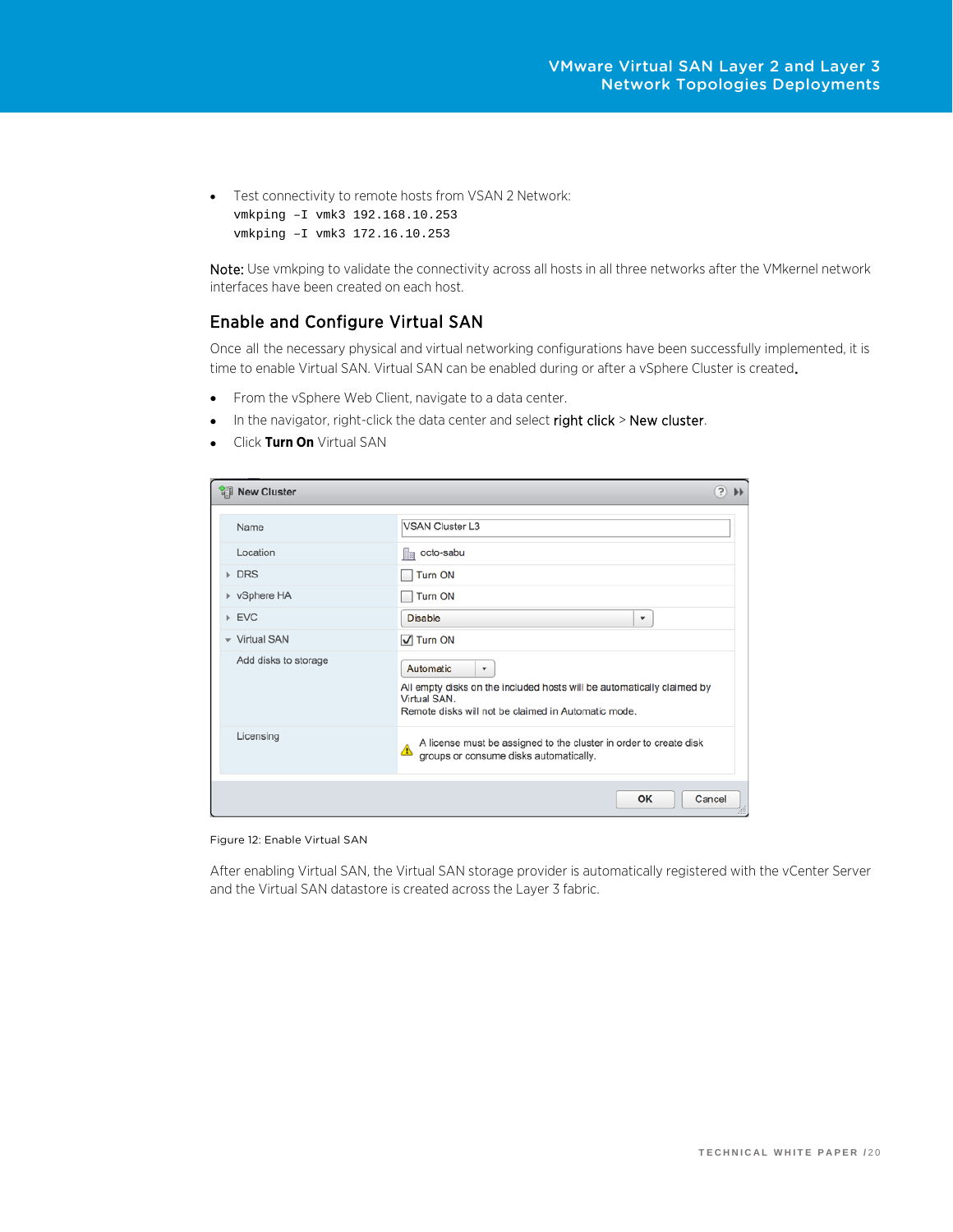# Validating Virtual SAN Configuration and Health

Once Virtual SAN has been enabled, the cluster's communication and membership can be validated in multiple ways ranging from the vSphere Web Client to multiple command line interface tools available in vSphere.

The vSphere Web Client offers multiple locations in the UI that offer overall configuration status as well as the health and validation of the network configuration.

Overall Network Status – navigate to the cluster management view and general settings. If all the members of the cluster are successfully communicating via the assigned multicast group and address, the network status is displayed as normal.

| <b>Will</b> wdc-octo-sabu-mgmt<br>Actions $\star$ |                                                 |              |                   | $\equiv$ |  |
|---------------------------------------------------|-------------------------------------------------|--------------|-------------------|----------|--|
| Monitor<br>Summary<br>Manage                      | Related Objects                                 |              |                   |          |  |
| <b>Scheduled Tasks</b><br>Settings                | <b>Alarm Definitions</b><br>Tags<br>Permissions |              |                   |          |  |
| $\ddot{\phantom{1}}$                              | <b>Virtual SAN is Turned ON</b>                 |              |                   | Edit     |  |
| $-$ Services                                      | Add disks to storage<br>Manual                  |              |                   |          |  |
| vSphere DRS<br>vSphere HA                         | <b>Resources</b>                                |              |                   |          |  |
| - Virtual SAN                                     | <b>Hosts</b>                                    |              | 4 hosts           |          |  |
| <b>General</b>                                    | Flash disks in use                              |              | 4 of 4 eligible   |          |  |
| <b>Disk Management</b>                            | Data disks in use                               |              | 20 of 24 eligible |          |  |
| <b>Fault Domains</b>                              | Total capacity of Virtual SAN datastore         |              | 36.02 TB          |          |  |
| Health                                            | Free capacity of Virtual SAN datastore          |              | 34.59 TB          |          |  |
| $\div$ Configuration                              | Network status                                  |              | $\vee$ Normal     |          |  |
| General                                           |                                                 |              |                   |          |  |
| Licensing                                         | <b>On-disk Format Version</b>                   |              |                   | Upgrade  |  |
| <b>VMware EVC</b>                                 | Disk format version                             | 2.0 (latest) |                   |          |  |
| <b>VM/Host Groups</b>                             | Disks with outdated version                     | 0 of 24<br>Ø |                   |          |  |
| <b>VM/Host Rules</b>                              |                                                 |              |                   |          |  |
| <b>VM Overrides</b>                               |                                                 |              |                   |          |  |
| <b>Host Options</b>                               |                                                 |              |                   |          |  |
| Profiles                                          |                                                 |              |                   |          |  |
|                                                   |                                                 |              |                   |          |  |

Figure 13: Virtual SAN Network Communication Status

Detailed Network Health and Multicast Assessment – navigate to the clusters monitoring view for Virtual SAN. Review the Network health section that contains several checkpoints for network health and configuration validation points.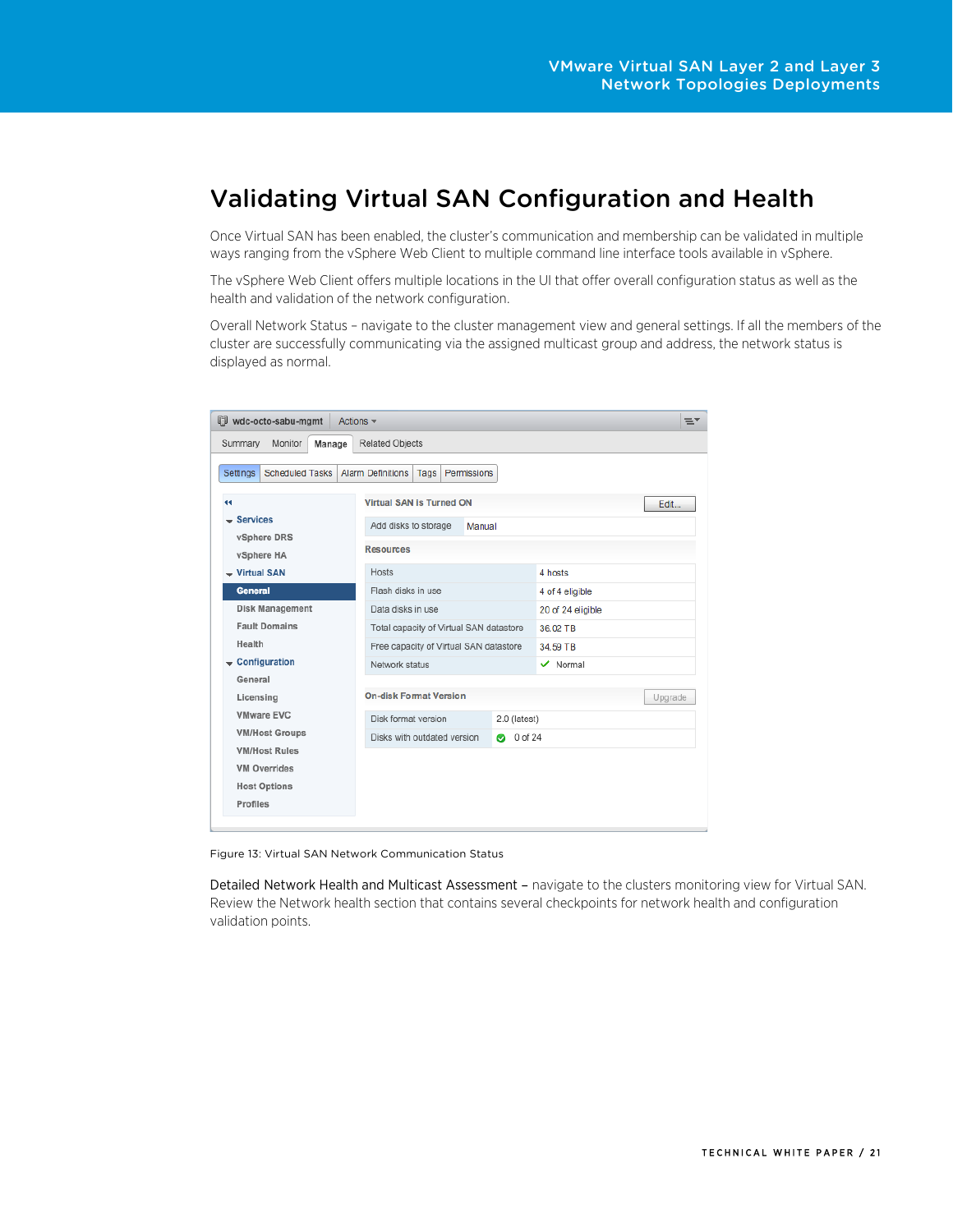| wdc-octo-sabu-mgmt<br>Actions $\sim$               |                        |                                                                                                                        | $\equiv$       |
|----------------------------------------------------|------------------------|------------------------------------------------------------------------------------------------------------------------|----------------|
| Manage<br>Summary<br>Monitor                       | <b>Related Objects</b> |                                                                                                                        |                |
| Profile Compliance<br>Performance<br><b>Issues</b> | Health<br><b>Tasks</b> | vSphere DRS<br>Utilization   Virtual SAN<br>Events Resource Reservation<br>Data Security<br><b>Guest Introspection</b> |                |
| $\blacktriangleleft$                               |                        | Virtual SAN Health (Last checked: Today at 12:27 PM)                                                                   | Retest         |
| <b>Physical Disks</b>                              | <b>Test Result</b>     | <b>Test Name</b>                                                                                                       |                |
| <b>Virtual Disks</b>                               | Passed<br>◎            | $\blacktriangleright$ Network health                                                                                   |                |
| <b>Resyncing Components</b>                        | <b>O</b> Passed        | All hosts have a Virtual SAN vmknic configured                                                                         |                |
| <b>Health</b>                                      | <b>O</b> Passed        | All hosts have matching multicast settings                                                                             |                |
| <b>Proactive Tests</b>                             | <b>O</b> Passed        | All hosts have matching subnets                                                                                        |                |
|                                                    | <b>O</b> Passed        | Basic (unicast) connectivity check (normal ping)                                                                       |                |
|                                                    | <b>O</b> Passed        | Hosts disconnected from VC                                                                                             |                |
|                                                    | <b>O</b> Passed        | Hosts with connectivity issues                                                                                         |                |
|                                                    | <b>O</b> Passed        | Hosts with Virtual SAN disabled                                                                                        |                |
|                                                    | Passed<br>$\bullet$    | MTU check (ping with large packet size)                                                                                |                |
|                                                    | <b>O</b> Passed        | Multicast assessment based on other checks                                                                             |                |
|                                                    | Passed<br>$\bullet$    | Unexpected Virtual SAN cluster members                                                                                 |                |
|                                                    | <b>O</b> Passed        | Virtual SAN cluster partition                                                                                          |                |
|                                                    | м                      |                                                                                                                        | 17 items<br>۱ä |
|                                                    |                        |                                                                                                                        |                |

Figure 14: Virtual SAN Network Configuration Health

We recommend re-testing the network health and multicast assessment after making any future network changes by clicking the Retest button.

Regardless of the deployment model of choice, Virtual SAN supported hardware options are based on industry standard storage components.